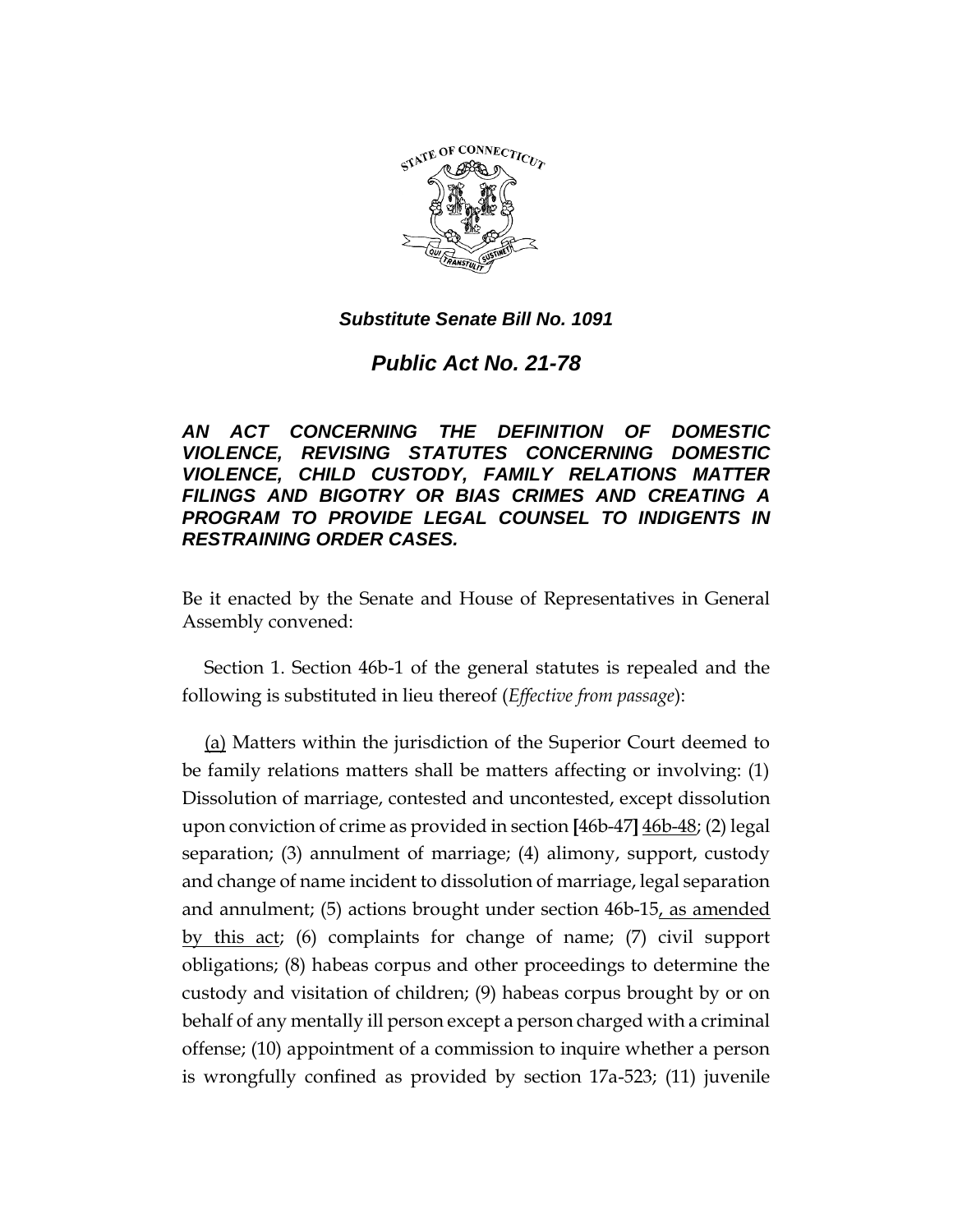matters as provided in section 46b-121; (12) all rights and remedies provided for in chapter 815j; (13) the establishing of paternity; (14) appeals from probate concerning: (A) Adoption or termination of parental rights; (B) appointment and removal of guardians; (C) custody of a minor child; (D) appointment and removal of conservators; (E) orders for custody of any child; and (F) orders of commitment of persons to public and private institutions and to other appropriate facilities as provided by statute; (15) actions related to prenuptial and separation agreements and to matrimonial and civil union decrees of a foreign jurisdiction; (16) dissolution, legal separation or annulment of a civil union performed in a foreign jurisdiction; (17) custody proceedings brought under the provisions of chapter 815p; and (18) all such other matters within the jurisdiction of the Superior Court concerning children or family relations as may be determined by the judges of said court.

(b) As used in this title, "domestic violence" means: (1) A continuous threat of present physical pain or physical injury against a family or household member, as defined in section 46b-38a, as amended by this act; (2) stalking, including but not limited to, stalking as described in section 53a-181d, of such family or household member; (3) a pattern of threatening, including but not limited to, a pattern of threatening as described in section 53a-62, of such family or household member or a third party that intimidates such family or household member; or (4) coercive control of such family or household member, which is a pattern of behavior that in purpose or effect unreasonably interferes with a person's free will and personal liberty. "Coercive control" includes, but is not limited to, unreasonably engaging in any of the following:

(A) Isolating the family or household member from friends, relatives or other sources of support;

(B) Depriving the family or household member of basic necessities;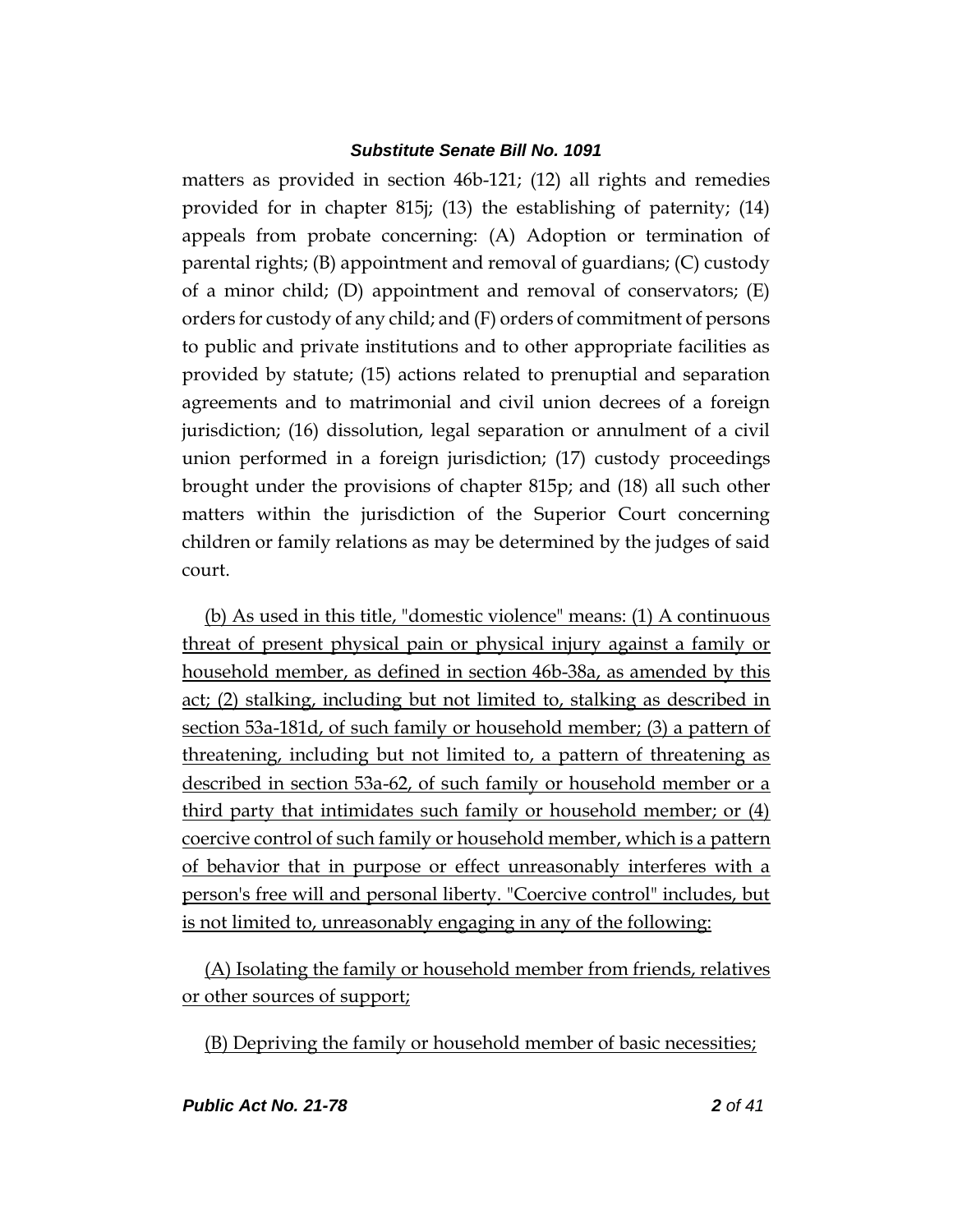(C) Controlling, regulating or monitoring the family or household member's movements, communications, daily behavior, finances, economic resources or access to services;

(D) Compelling the family or household member by force, threat or intimidation, including, but not limited to, threats based on actual or suspected immigration status, to (i) engage in conduct from which such family or household member has a right to abstain, or (ii) abstain from conduct that such family or household member has a right to pursue;

(E) Committing or threatening to commit cruelty to animals that intimidates the family or household member; or

(F) Forced sex acts, or threats of a sexual nature, including, but not limited to, threatened acts of sexual conduct, threats based on a person's sexuality or threats to release sexual images.

Sec. 2. Section 46b-15 of the general statutes is repealed and the following is substituted in lieu thereof (*Effective October 1, 2021*):

(a) Any family or household member, as defined in section 46b-38a, as amended by this act, who **[**has been subjected to a continuous threat of present physical pain or physical injury, stalking or a pattern of threatening, including, but not limited to, a pattern of threatening, as described in section 53a-62, by another family or household member**]** is the victim of domestic violence, as defined in section 46b-1, as amended by this act, by another family or household member may make an application to the Superior Court for relief under this section. The court shall provide any person who applies for relief under this section with the information set forth in section 46b-15b.

(b) The application form shall allow the applicant, at the applicant's option, to indicate whether the respondent holds a permit to carry a pistol or revolver, an eligibility certificate for a pistol or revolver, a long gun eligibility certificate or an ammunition certificate or possesses one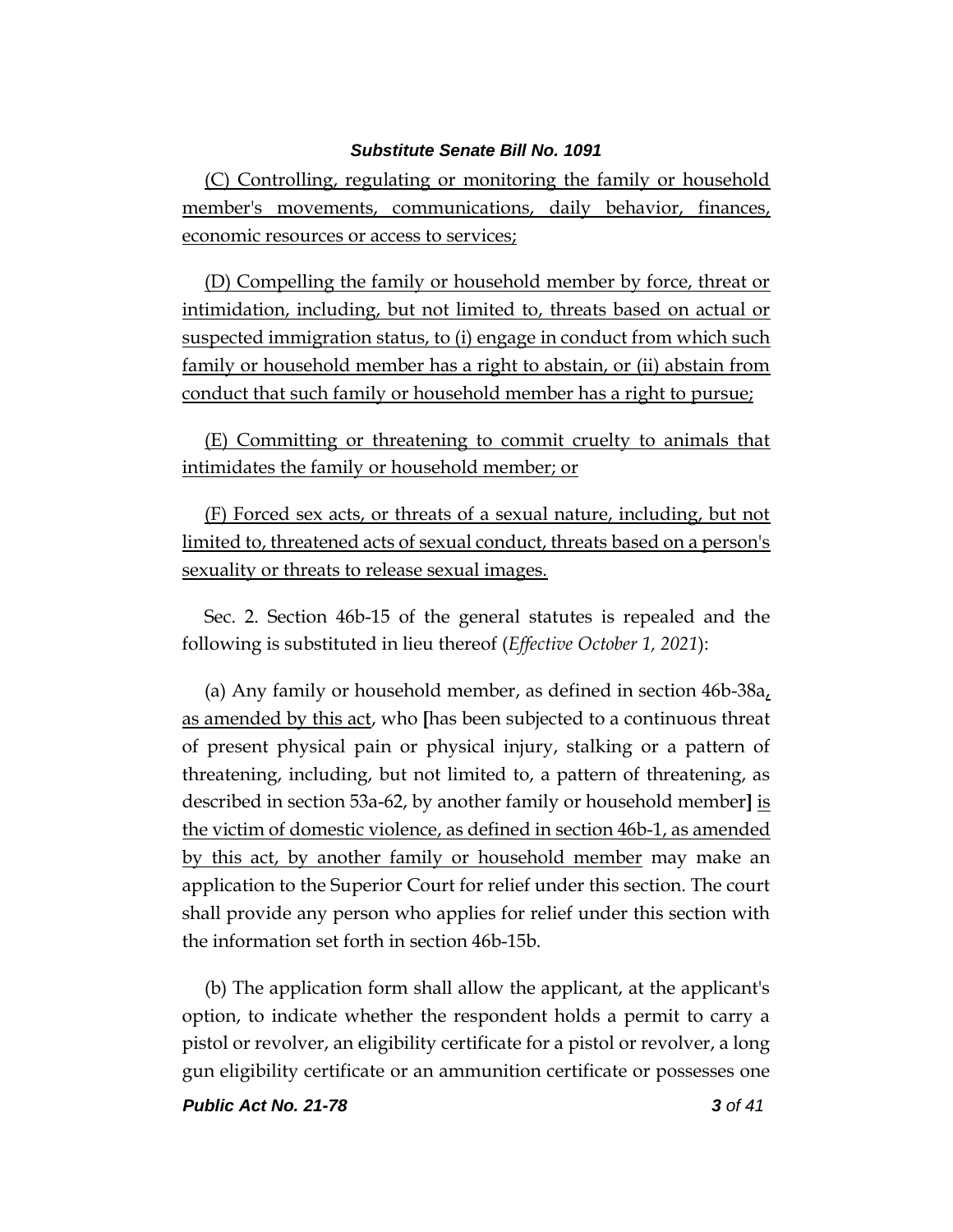or more firearms or ammunition. The application shall be accompanied by an affidavit made under oath which includes a brief statement of the conditions from which relief is sought. Upon receipt of the application the court shall order that a hearing on the application be held not later than fourteen days from the date of the order except that, if the application indicates that the respondent holds a permit to carry a pistol or revolver, an eligibility certificate for a pistol or revolver, a long gun eligibility certificate or an ammunition certificate or possesses one or more firearms or ammunition, and the court orders an ex parte order, the court shall order that a hearing be held on the application not later than seven days from the date on which the ex parte order is issued. The court, in its discretion, may make such orders as it deems appropriate for the protection of the applicant and such dependent children or other persons as the court sees fit. In making such orders ex parte, the court, in its discretion, may consider relevant court records if the records are available to the public from a clerk of the Superior Court or on the Judicial Branch's Internet web site. In addition, at the time of the hearing, the court, in its discretion, may also consider a report prepared by the family services unit of the Judicial Branch that may include, as available: Any existing or prior orders of protection obtained from the protection order registry; information on any pending criminal case or past criminal case in which the respondent was convicted of a violent crime; any outstanding arrest warrant for the respondent; and the respondent's level of risk based on a risk assessment tool utilized by the Court Support Services Division. The report may also include information pertaining to any pending or disposed family matters case involving the applicant and respondent. Any report provided by the Court Support Services Division to the court shall also be provided to the applicant and respondent. Such orders may include temporary child custody or visitation rights, and such relief may include, but is not limited to, an order enjoining the respondent from (1) imposing any restraint upon the person or liberty of the applicant; (2) threatening, harassing, assaulting, molesting, sexually assaulting or attacking the

*Public Act No. 21-78 4 of 41*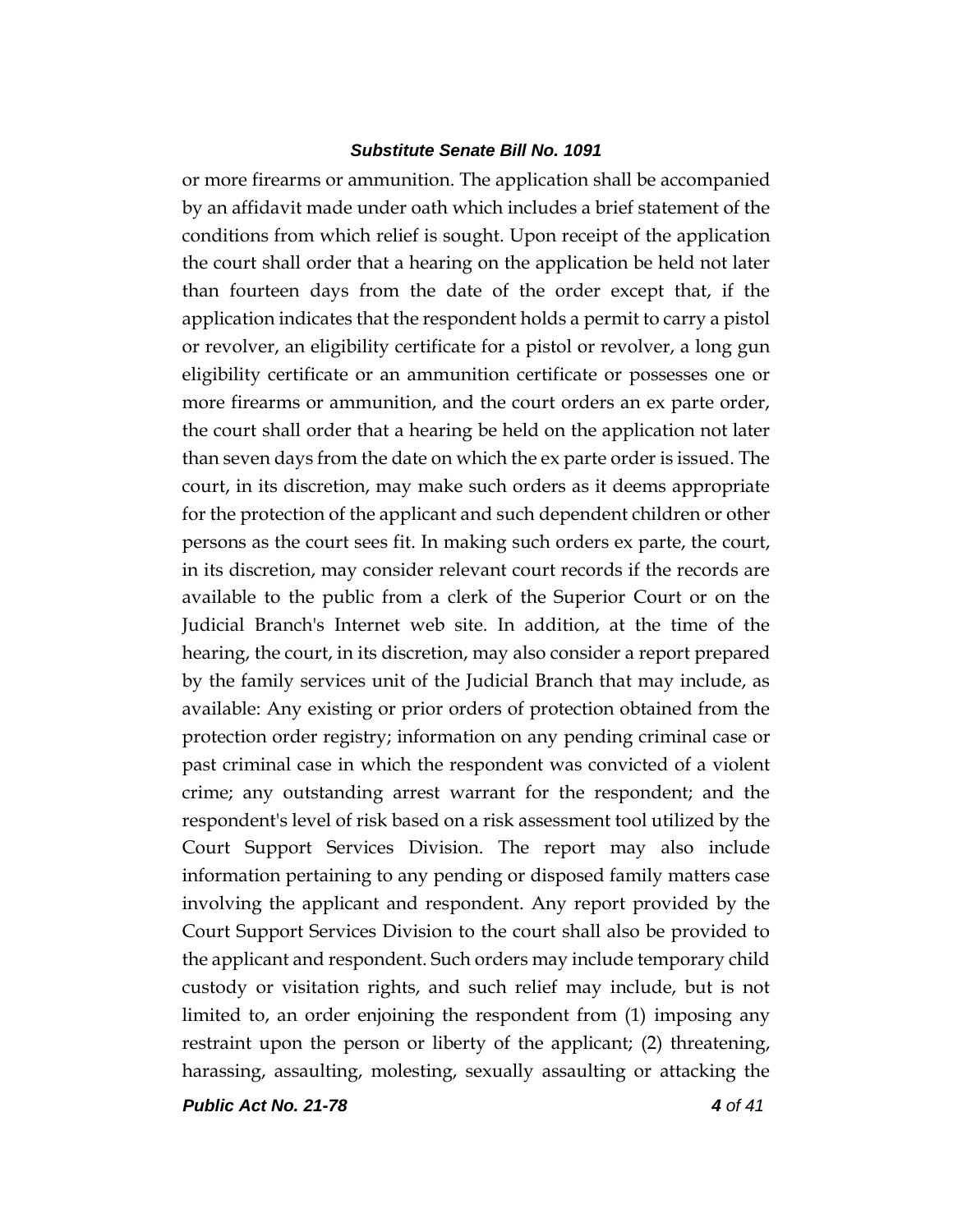applicant; or (3) entering the family dwelling or the dwelling of the applicant. Such order may include provisions necessary to protect any animal owned or kept by the applicant including, but not limited to, an order enjoining the respondent from injuring or threatening to injure such animal. If an applicant alleges an immediate and present physical danger to the applicant, the court may issue an ex parte order granting such relief as it deems appropriate. If a postponement of a hearing on the application is requested by either party and granted, the ex parte order shall not be continued except upon agreement of the parties or by order of the court for good cause shown. If a hearing on the application is scheduled or an ex parte order is granted and the court is closed on the scheduled hearing date, the hearing shall be held on the next day the court is open and any such ex parte order shall remain in effect until the date of such hearing. If the applicant is under eighteen years of age, a parent, guardian or responsible adult who brings the application as next friend of the applicant may not speak on the applicant's behalf at such hearing unless there is good cause shown as to why the applicant is unable to speak on his or her own behalf, except that nothing in this subsection shall preclude such parent, guardian or responsible adult from testifying as a witness at such hearing. As used in this subsection, "violent crime" includes: (A) An incident resulting in physical harm, bodily injury or assault; (B) an act of threatened violence that constitutes fear of imminent physical harm, bodily injury or assault, including, but not limited to, stalking or a pattern of threatening; (C) verbal abuse or argument if there is a present danger and likelihood that physical violence will occur; and (D) cruelty to animals as set forth in section 53- 247.

(c) If the court issues an ex parte order pursuant to subsection (b) of this section and service has not been made on the respondent in conformance with subsection (h) of this section, upon request of the applicant, the court shall, based on the information contained in the original application, extend any ex parte order for an additional period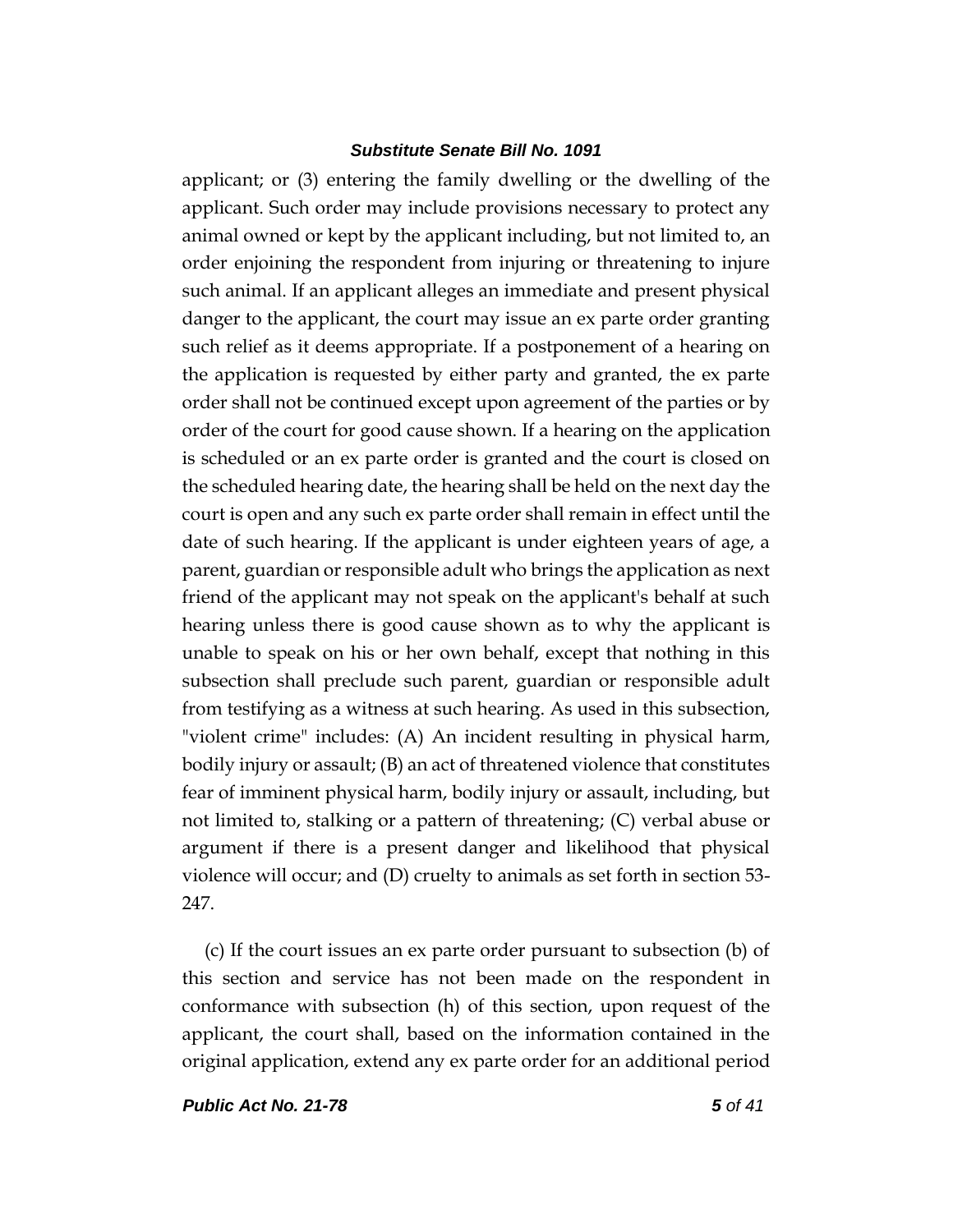not to exceed fourteen days from the originally scheduled hearing date. The clerk shall prepare a new order of hearing and notice containing the new hearing date, which shall be served upon the respondent in accordance with the provisions of subsection (h) of this section.

(d) Any ex parte restraining order entered under subsection (b) of this section in which the applicant and respondent are spouses, or persons who have a dependent child or children in common and who live together, may include, if no order exists, and if necessary to maintain the safety and basic needs of the applicant or the dependent child or children in common of the applicant and respondent, in addition to any orders authorized under subsection (b) of this section, any of the following: (1) An order prohibiting the respondent from (A) taking any action that could result in the termination of any necessary utility services or necessary services related to the family dwelling or the dwelling of the applicant, (B) taking any action that could result in the cancellation, change of coverage or change of beneficiary of any health, automobile or homeowners insurance policy to the detriment of the applicant or the dependent child or children in common of the applicant and respondent, or (C) transferring, encumbering, concealing or disposing of specified property owned or leased by the applicant; or (2) an order providing the applicant with temporary possession of an automobile, checkbook, documentation of health, automobile or homeowners insurance, a document needed for purposes of proving identity, a key or other necessary specified personal effects.

(e) At the hearing on any application under this section, if the court grants relief pursuant to subsection (b) of this section and the applicant and respondent are spouses, or persons who have a dependent child or children in common and who live together, and if necessary to maintain the safety and basic needs of the applicant or the dependent child or children in common of the applicant and respondent, any orders entered by the court may include, in addition to the orders authorized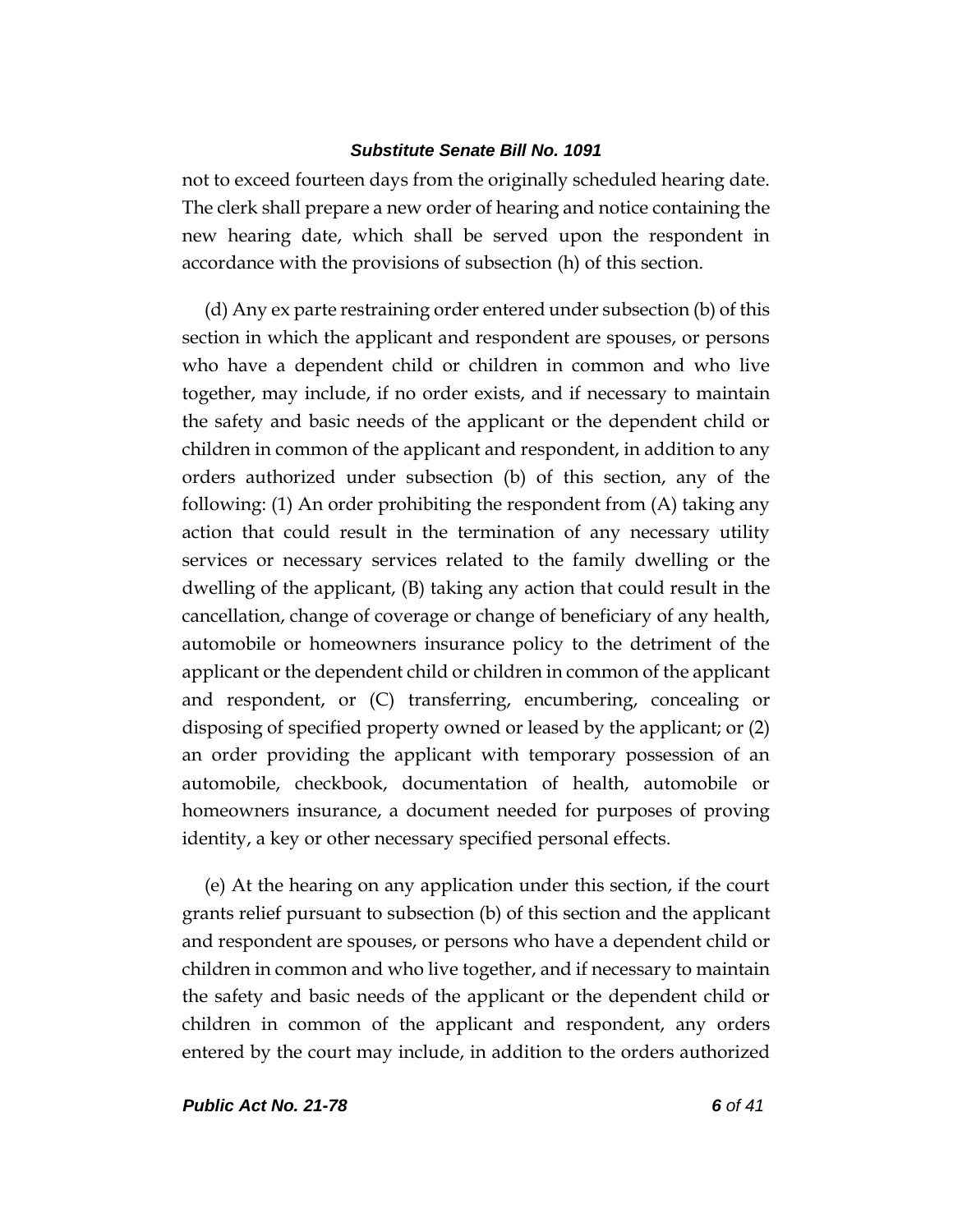under subsection (b) of this section, any of the following: (1) An order prohibiting the respondent from (A) taking any action that could result in the termination of any necessary utility services or services related to the family dwelling or the dwelling of the applicant, (B) taking any action that could result in the cancellation, change of coverage or change of beneficiary of any health, automobile or homeowners insurance policy to the detriment of the applicant or the dependent child or children in common of the applicant and respondent, or (C) transferring, encumbering, concealing or disposing of specified property owned or leased by the applicant; (2) an order providing the applicant with temporary possession of an automobile, checkbook, documentation of health, automobile or homeowners insurance, a document needed for purposes of proving identity, a key or other necessary specified personal effects; or (3) an order that the respondent: (A) Make rent or mortgage payments on the family dwelling or the dwelling of the applicant and the dependent child or children in common of the applicant and respondent, (B) maintain utility services or other necessary services related to the family dwelling or the dwelling of the applicant and the dependent child or children in common of the applicant and respondent, (C) maintain all existing health, automobile or homeowners insurance coverage without change in coverage or beneficiary designation, or (D) provide financial support for the benefit of any dependent child or children in common of the applicant and the respondent, provided the respondent has a legal duty to support such child or children and the ability to pay. The court shall not enter any order of financial support without sufficient evidence as to the ability to pay, including, but not limited to, financial affidavits. If at the hearing no order is entered under this subsection or subsection (d) of this section, no such order may be entered thereafter pursuant to this section. Any order entered pursuant to this subsection shall not be subject to modification and shall expire one hundred twenty days after the date of issuance or upon issuance of a superseding order, whichever occurs first. Any amounts not paid or collected under this subsection or

*Public Act No. 21-78 7 of 41*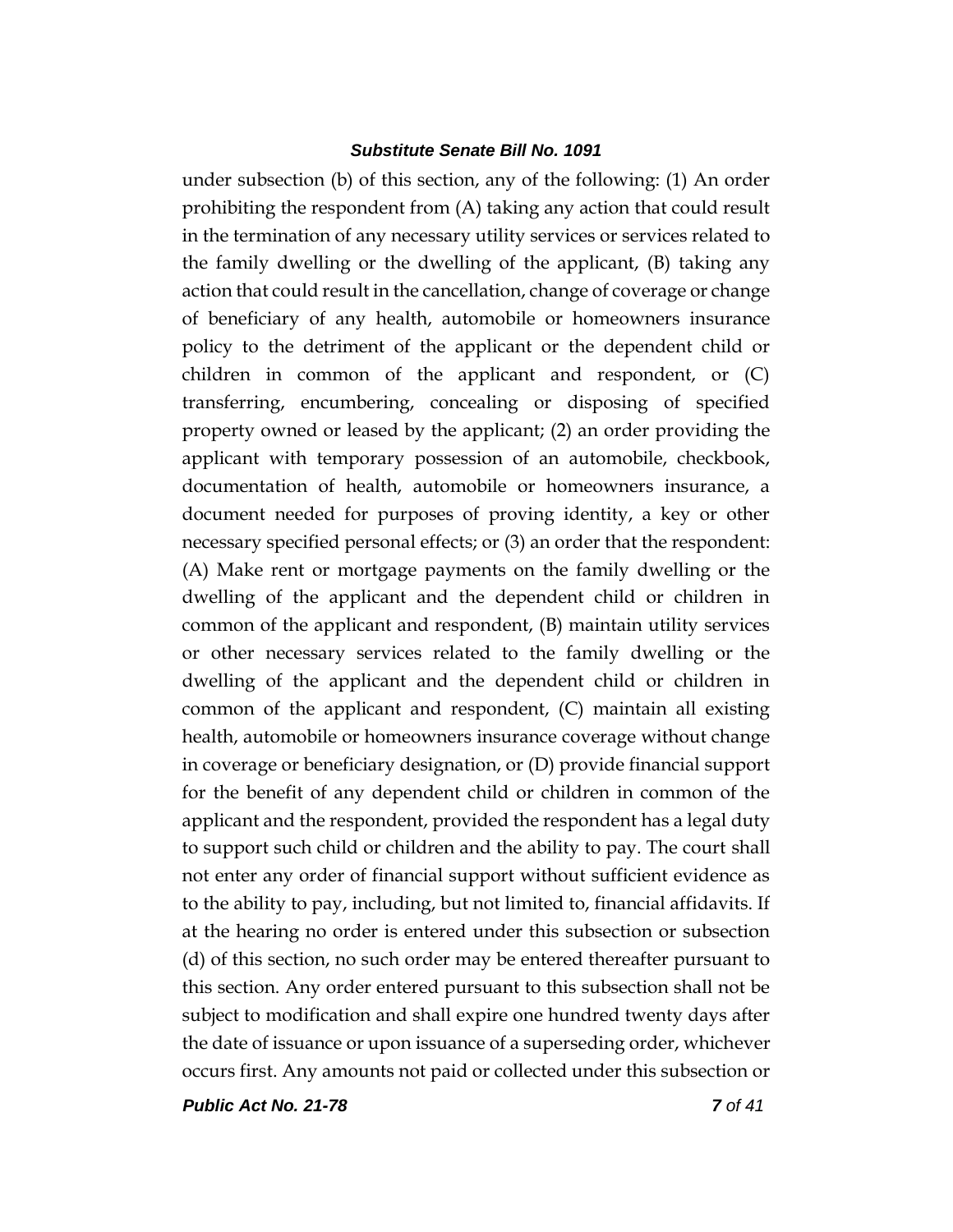subsection (d) of this section may be preserved and collectible in an action for dissolution of marriage, custody, paternity or support.

(f) (1) Every order of the court made in accordance with this section shall contain the following language:  $[(1)]$   $(A)$  "This order may be extended by the court beyond one year. In accordance with section 53a-107 of the Connecticut general statutes, entering or remaining in a building or any other premises in violation of this order constitutes criminal trespass in the first degree. This is a criminal offense punishable by a term of imprisonment of not more than one year, a fine of not more than two thousand dollars or both."; and  $[(2)]$   $(B)$  "In accordance with section 53a-223b of the Connecticut general statutes, any violation of subparagraph (A) or (B) of subdivision (2) of subsection (a) of section 53a-223b constitutes criminal violation of a restraining order which is punishable by a term of imprisonment of not more than five years, a fine of not more than five thousand dollars, or both. Additionally, any violation of subparagraph (C) or (D) of subdivision (2) of subsection (a) of section 53a-223b constitutes criminal violation of a restraining order which is punishable by a term of imprisonment of not more than ten years, a fine of not more than ten thousand dollars, or both.".

(2) Each applicant who receives an order of the court in accordance with this section shall be given a notice that contains the following language: "If a restraining order has been issued on your behalf or on behalf of your child, you may elect to give testimony or appear in a family court proceeding remotely, pursuant to section 46b-15c. Please notify the court in writing at least two days in advance of a proceeding if you choose to give testimony or appear remotely, and your physical presence in the courthouse will not be required in order to participate in the court proceeding.".

(g) No order of the court shall exceed one year, except that an order may be extended by the court upon motion of the applicant for such additional time as the court deems necessary. If the respondent has not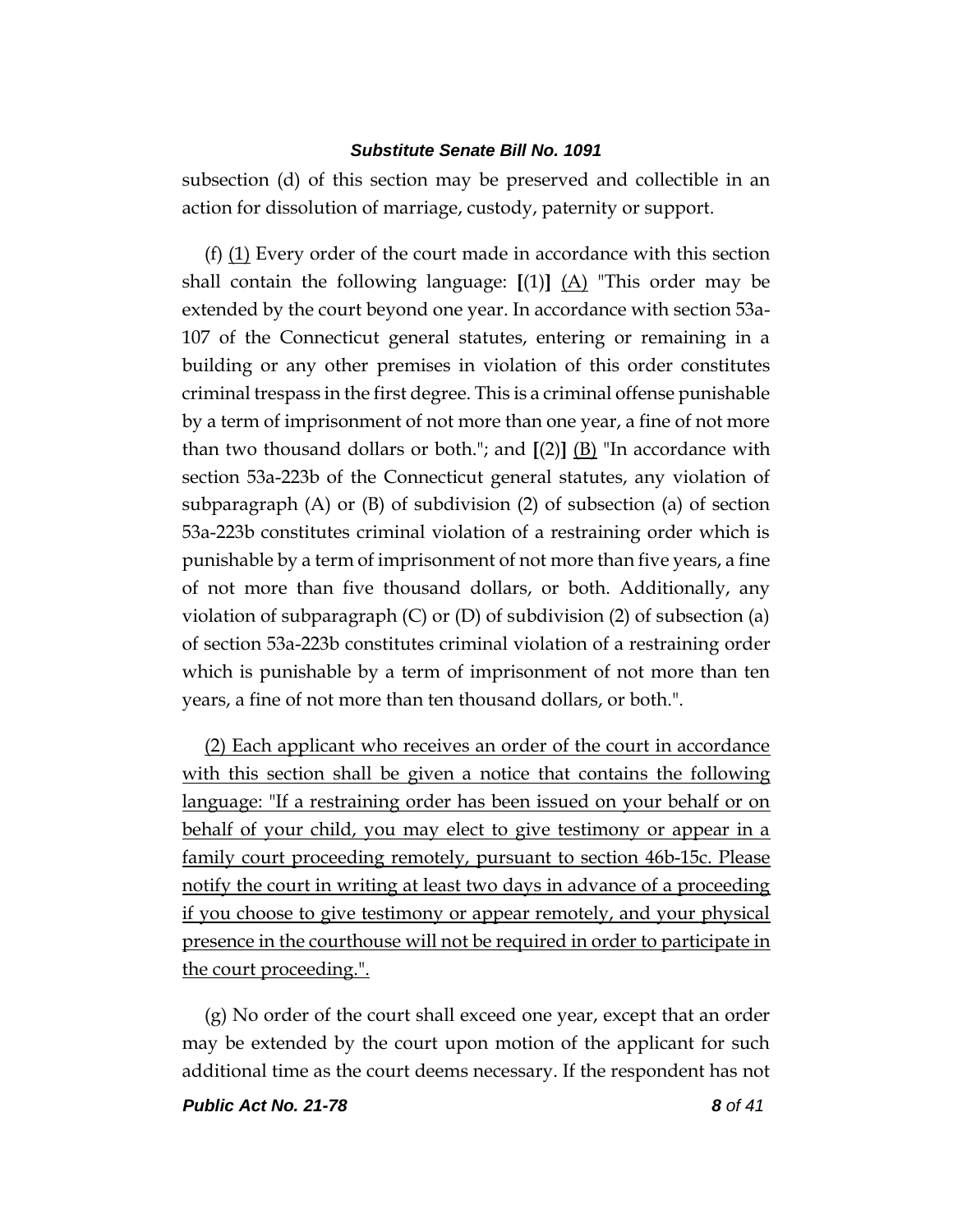appeared upon the initial application, service of a motion to extend an order may be made by first-class mail directed to the respondent at the respondent's last-known address.

(h) (1) The applicant shall cause notice of the hearing pursuant to subsection (b) of this section and a copy of the application and the applicant's affidavit and of any ex parte order issued pursuant to subsection (b) of this section to be served on the respondent not less than three days before the hearing. A proper officer responsible for executing such service shall accept all documents in an electronic format, if presented to such officer in such format. The cost of such service shall be paid for by the Judicial Branch.

(2) When (A) an application indicates that a respondent holds a permit to carry a pistol or revolver, an eligibility certificate for a pistol or revolver, a long gun eligibility certificate or an ammunition certificate or possesses one or more firearms or ammunition, and (B) the court has issued an ex parte order pursuant to this section, the proper officer responsible for executing service shall, whenever possible, provide inhand service and, prior to serving such order, shall (i) provide notice to the law enforcement agency for the town in which the respondent will be served concerning when and where the service will take place, and (ii) send, or cause to be sent by facsimile or other means, a copy of the application, the applicant's affidavit, the ex parte order and the notice of hearing to such law enforcement agency, and (iii) request that a police officer from the law enforcement agency for the town in which the respondent will be served be present when service is executed by the proper officer. Upon receiving a request from a proper officer under the provisions of this subdivision, the law enforcement agency for the town in which the respondent will be served may designate a police officer to be present when service is executed by the proper officer.

(3) Upon the granting of an ex parte order, the clerk of the court shall provide two copies of the order to the applicant. Upon the granting of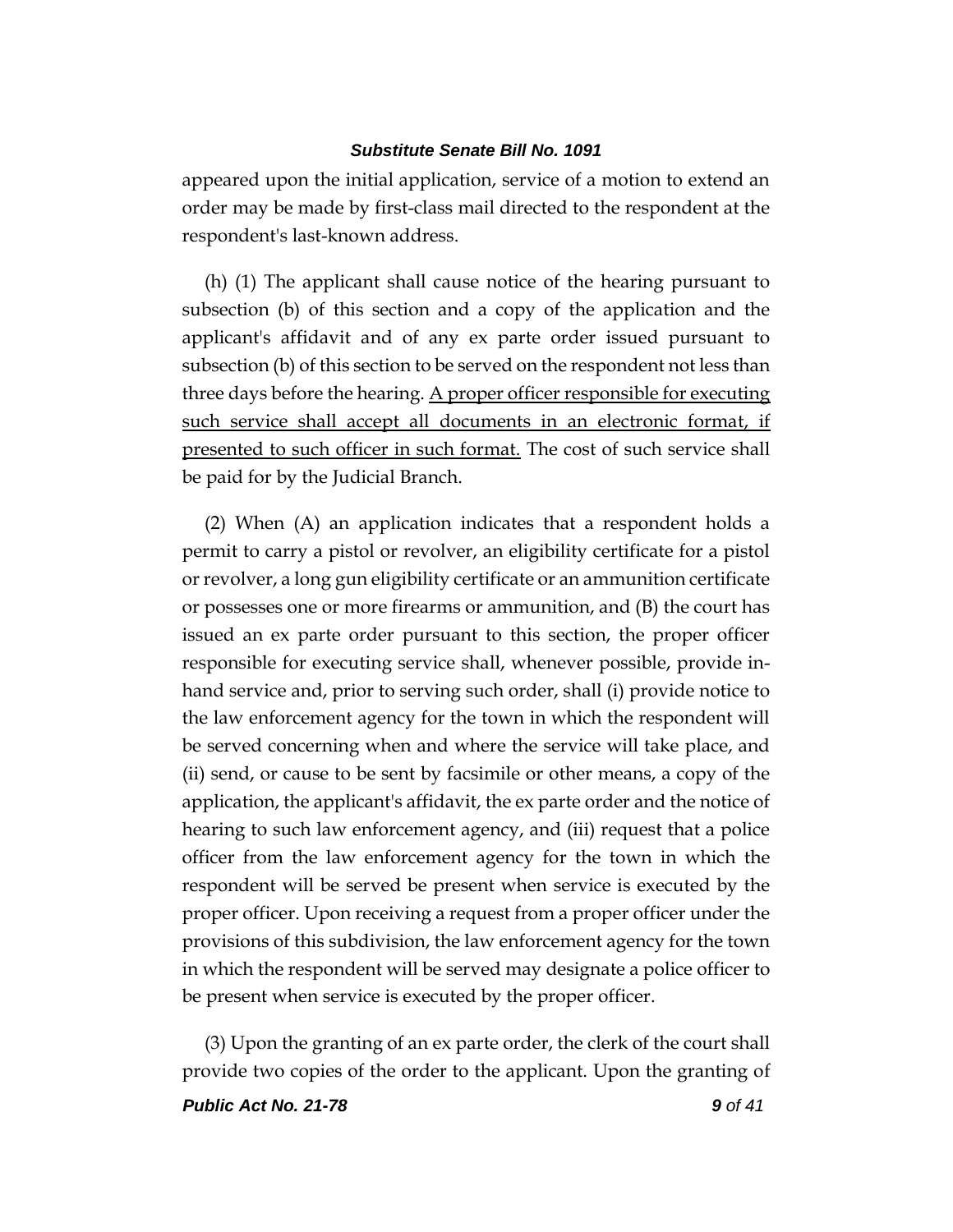an order after notice and hearing, the clerk of the court shall provide two copies of the order to the applicant and a copy to the respondent. Every order of the court made in accordance with this section after notice and hearing shall be accompanied by a notification that is consistent with the full faith and credit provisions set forth in 18 USC 2265(a), as amended from time to time. Immediately after making service on the respondent, the proper officer shall (A) send or cause to be sent, by facsimile or other means, a copy of the application, or the information contained in such application, stating the date and time the respondent was served, to the law enforcement agency or agencies for the town in which the applicant resides, the town in which the applicant is employed and the town in which the respondent resides, and (B) as soon as possible, but not later than two hours after the time that service is executed, input into the Judicial Branch's Internet-based service tracking system the date, time and method of service. If, prior to the date of the scheduled hearing, service has not been executed, the proper officer shall input into such service tracking system that service was unsuccessful. The clerk of the court shall send, by facsimile or other means, a copy of any ex parte order and of any order after notice and hearing, or the information contained in any such order, to the law enforcement agency or agencies for the town in which the applicant resides, the town in which the applicant is employed and the town in which the respondent resides, within forty-eight hours of the issuance of such order. If the victim, or victim's minor child protected by such order, is enrolled in a public or private elementary or secondary school, including a technical education and career school, or an institution of higher education, as defined in section 10a-55, the clerk of the court shall, upon the request of the victim, send, by facsimile or other means, a copy of such ex parte order or of any order after notice and hearing, or the information contained in any such order, to such school or institution of higher education, the president of any institution of higher education at which the victim, or victim's minor child protected by such order, is enrolled and the special police force established pursuant to

*Public Act No. 21-78 10 of 41*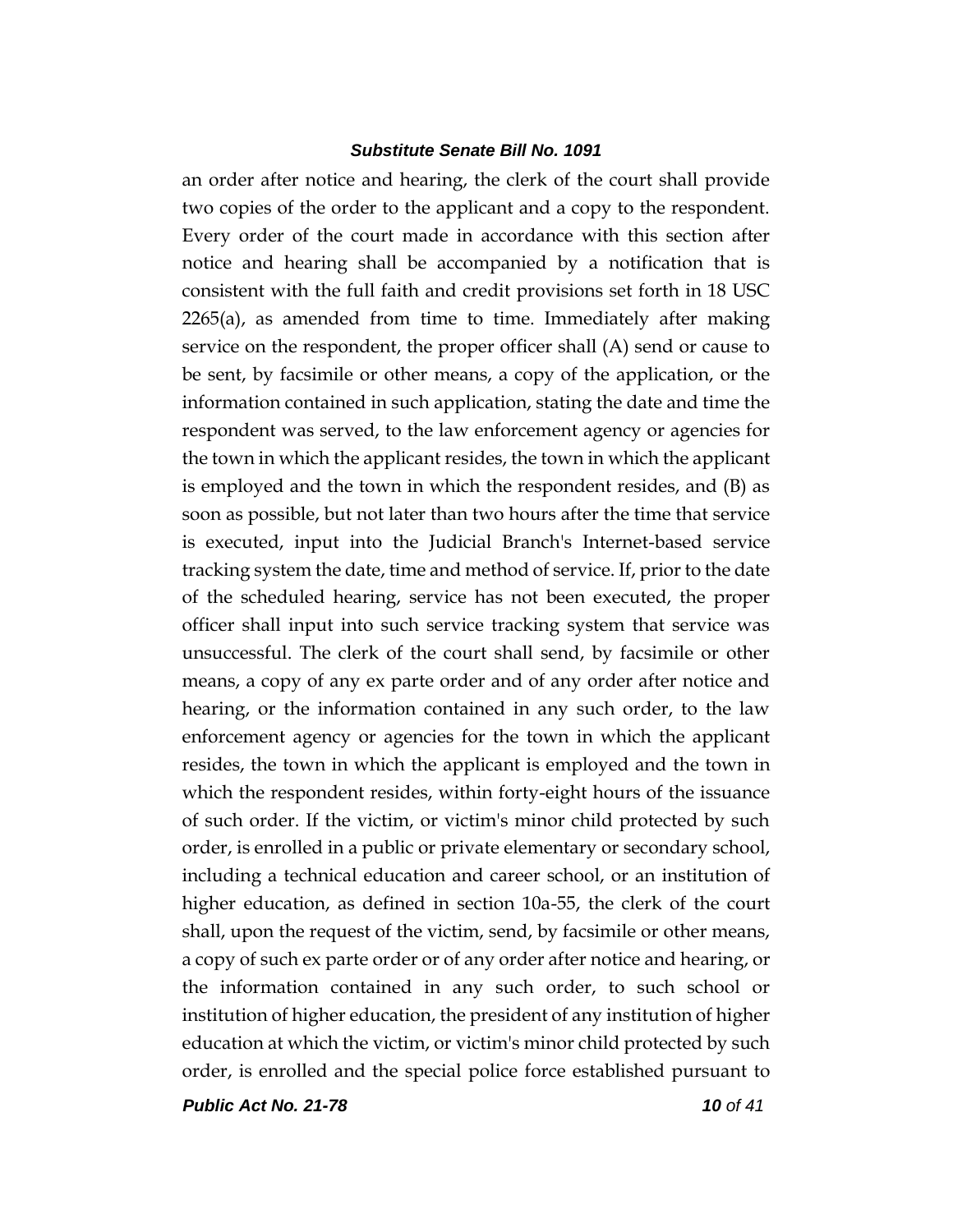section 10a-156b, if any, at the institution of higher education at which the victim, or victim's minor child protected by such order, is enrolled, if the victim provides the clerk with the name and address of such school or institution of higher education.

(i) A caretaker who is providing shelter in his or her residence to a person sixty years or older shall not be enjoined from the full use and enjoyment of his or her home and property. The Superior Court may make any other appropriate order under the provisions of this section.

(j) When a motion for contempt is filed for violation of a restraining order, there shall be an expedited hearing. Such hearing shall be held within five court days of service of the motion on the respondent, provided service on the respondent is made not less than twenty-four hours before the hearing. If the court finds the respondent in contempt for violation of an order, the court may impose such sanctions as the court deems appropriate.

(k) An action under this section shall not preclude the applicant from seeking any other civil or criminal relief.

(l) For purposes of this section, "police officer" means a state police officer or a sworn member of a municipal police department and "law enforcement agency" means the Division of State Police within the Department of Emergency Services and Public Protection or any municipal police department.

Sec. 3. Section 46b-15c of the general statutes is repealed and the following is substituted in lieu thereof (*Effective October 1, 2021*):

(a) In any court proceeding in a family relations matter, as defined in section 46b-1, as amended by this act, the court **[**may, within available resources**]** shall, upon **[**motion**]** the written request of a party or the attorney for any party made not less than two days prior to such proceeding, order that the testimony of a party or a child who is a subject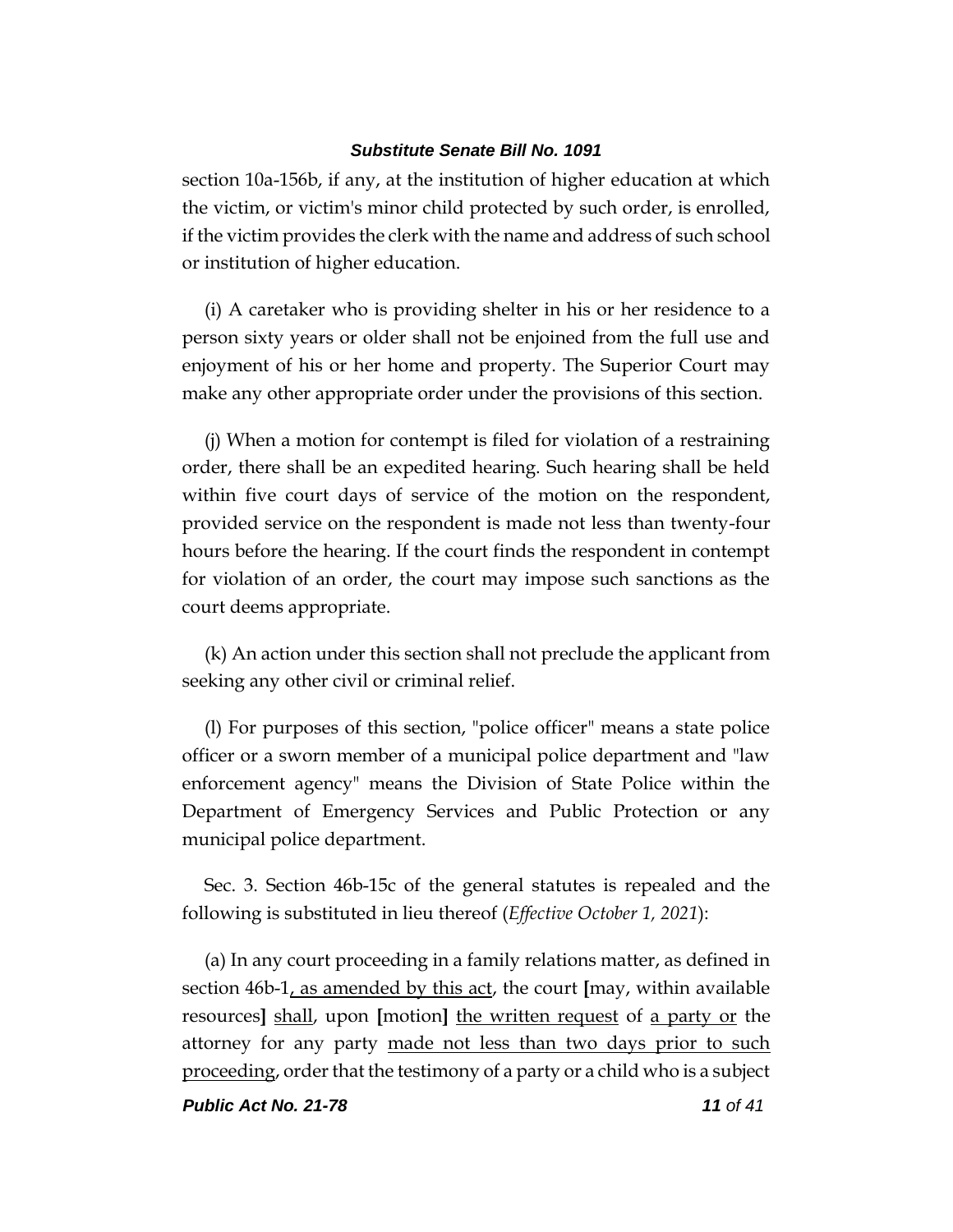of the proceeding be taken outside the physical presence of any other party if a protective order, restraining order or standing criminal protective order has been issued on behalf of the party or child, and the other party is subject to the protective order, restraining order or standing criminal protective order. Such order may provide for the use of alternative means to obtain the testimony of any party or child, including, but not limited to, the use of a secure video connection for the purpose of conducting hearings by videoconference. Such testimony may be taken in a room other than the courtroom or at another location outside the courthouse or outside the state. The court shall provide for the administration of an oath to such party or child prior to the taking of such testimony in accordance with the rules of the Superior Court.

(b) Nothing in this section shall be construed to limit any party's right to cross-examine a witness whose testimony is taken in a room other than the courtroom pursuant to an order under this section.

(c) An order under this section may remain in effect during the pendency of the proceedings in the family relations matter.

(d) A notice describing the provisions of subsection (a) of this section shall be (1) posted on the Internet web site of the Judicial Branch, (2) included in any written or electronic form that describes the automatic orders in cases involving a dissolution of marriage or legal separation under section 46b-40, and (3) included in any written or electronic form provided to a person who receives a protective order under section 46b-38c, as amended by this act, a standing criminal protective order under section 54a-40e, as amended by this act, or a restraining order, under section 46b-15, as amended by this act.

Sec. 4. Subdivision (3) of section 46b-38a of the general statutes is repealed and the following is substituted in lieu thereof (*Effective July 1, 2021*):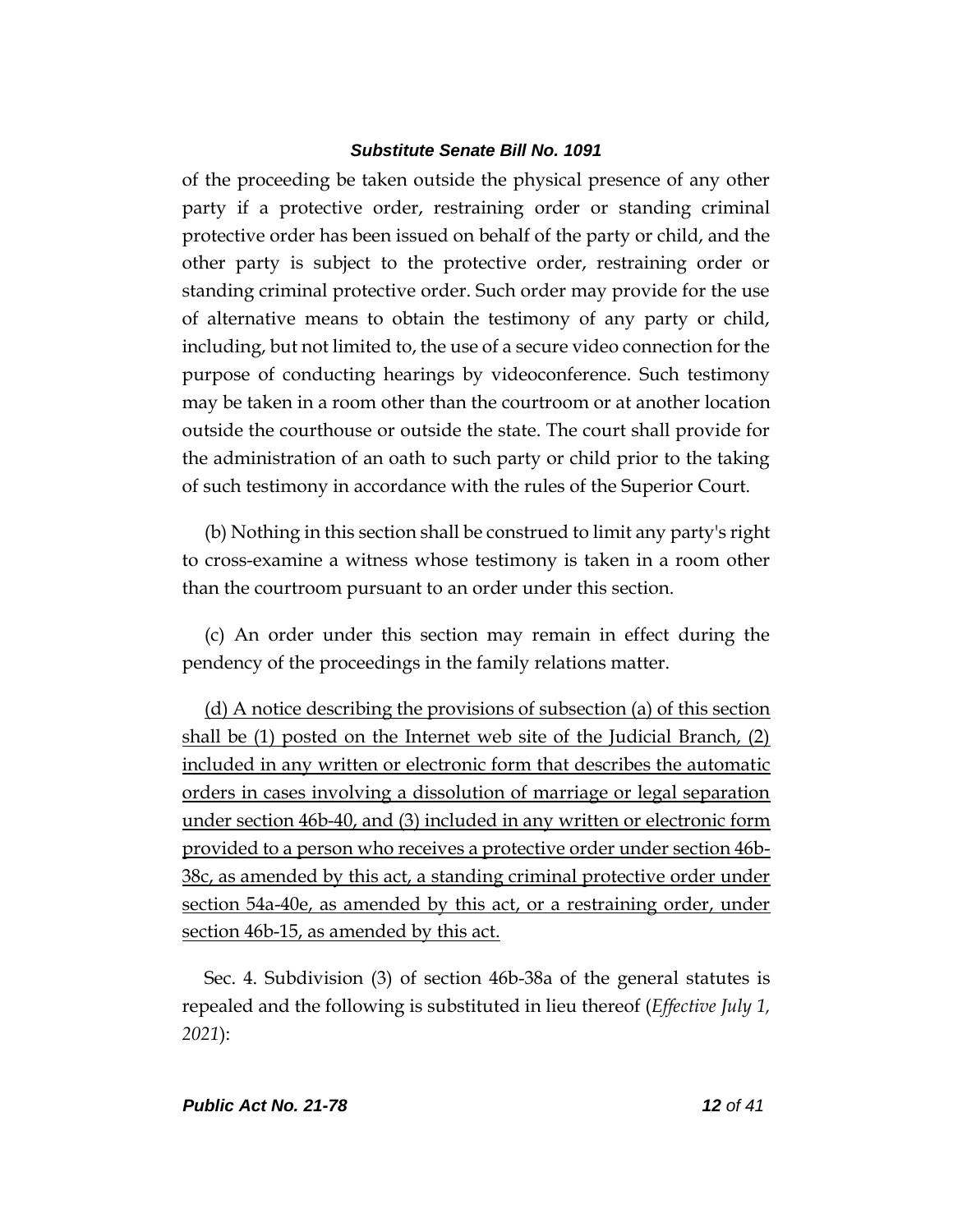(3) "Family violence crime" means a crime as defined in section 53a-24, other than a delinquent act, as defined in section 46b-120, which, in addition to its other elements, contains as an element thereof an act of family violence to a family or household member. "Family violence crime" includes any violation of section 53a-222, 53a-222a, 53a-223, 53a-223a or 53a-223b when the condition of release or court order is issued for an act of family violence or a family violence crime. "Family violence crime" does not include acts by parents or guardians disciplining minor children unless such acts constitute abuse.

Sec. 5. Subdivision (5) of subsection (g) of section 46b-38b of the general statutes is repealed and the following is substituted in lieu thereof (*Effective July 1, 2021*):

(5) (A) On and after July 1, **[**2010**]** 2021, each law enforcement agency shall designate at least one officer with supervisory duties to expeditiously process, upon request of a victim of family violence or other crime who is applying for U Nonimmigrant Status **[**(A)**]** (i) a certification of helpfulness on Form I-918, Supplement B, or any subsequent corresponding form designated by the United States Department of Homeland Security, confirming that the victim of family violence or other crime has been helpful, is being helpful **[**,**]** or is likely to be helpful in the investigation or prosecution of the criminal activity, and  $[(B)]$   $(i)$  any subsequent certification required by the victim. As used in this subparagraph, "expeditiously" means not later than sixty days after the date of receipt of the request for certification of helpfulness, or not later than fourteen days after the date of receipt of such request if (I) the victim is in federal immigration removal proceedings or detained, or (II) the victim's child, parents or siblings would become ineligible for an immigration benefit by virtue of the victim or the sibling of such victim attaining the age of eighteen years, or the victim's child attaining the age of twenty-one years.

(B) By signing a certification of helpfulness, the officer or agency is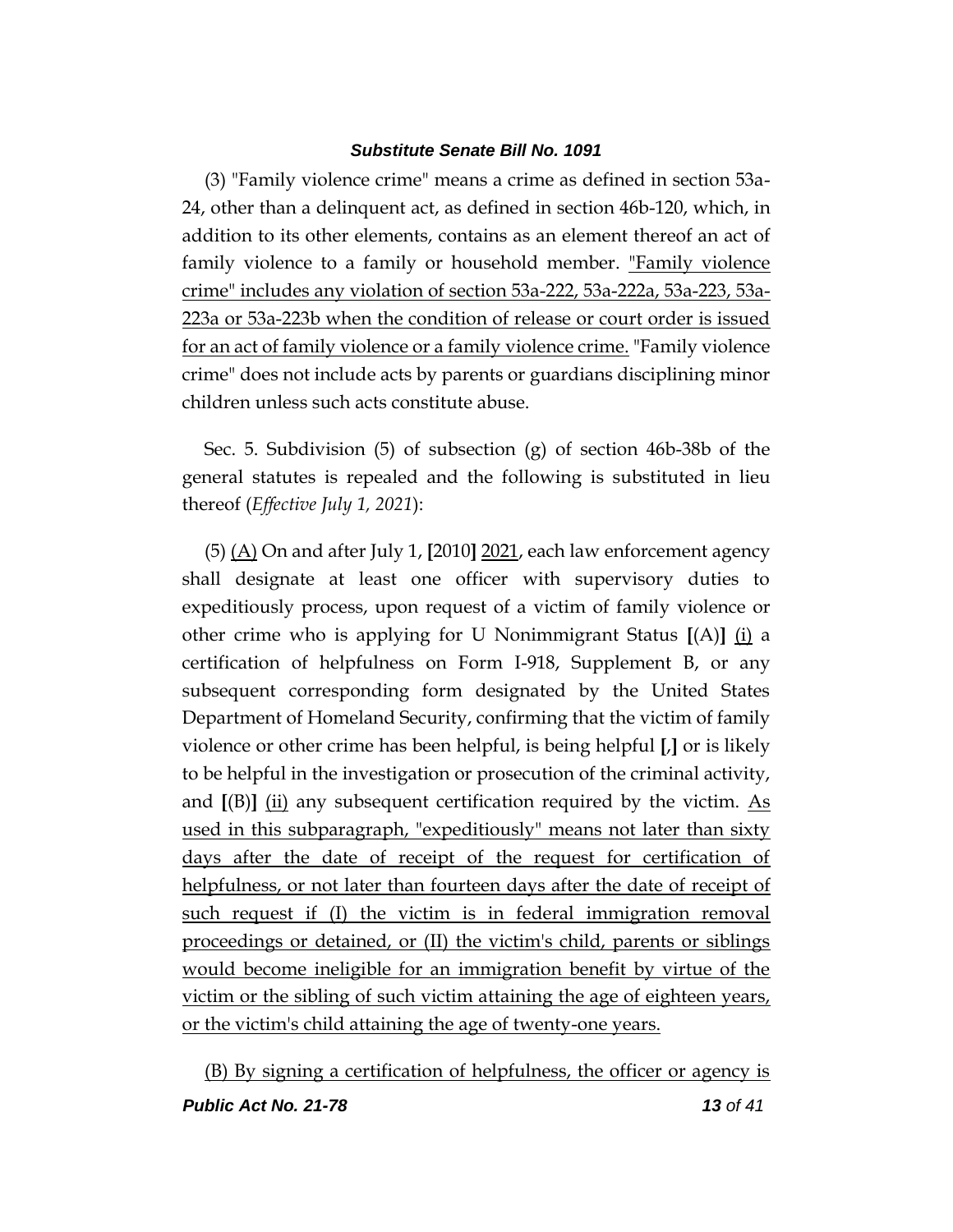not making a determination of eligibility for U Nonimmigrant Status. The officer or agency is solely providing information required by the United States Department of Homeland Security on such form as is required by said department and certifying that: (i) The requesting individual or his or her family member is a victim of one of the enumerated crimes eligible for U Nonimmigrant Status, (ii) the victim possesses or possessed information regarding that crime, (iii) the victim has been, is being or is likely to be helpful in an investigation of that crime, and (iv) the victim has not failed or refused to provide reasonably requested information or assistance. A current or ongoing investigation, filing of criminal charges, prosecution or conviction is not required for a victim to request and obtain certification under this subdivision.

Sec. 6. Subsection (e) of section 46b-38c of the general statutes is repealed and the following is substituted in lieu thereof (*Effective October 1, 2021*):

(e) (1) A protective order issued under this section may include provisions necessary to protect the victim from threats, harassment, injury or intimidation by the defendant, including, but not limited to, an order enjoining the defendant from **[**(1)**]** (A) imposing any restraint upon the person or liberty of the victim, **[**(2)**]** (B) threatening, harassing, assaulting, molesting or sexually assaulting the victim, or  $[(3)]$  (C) entering the family dwelling or the dwelling of the victim. A protective order issued under this section may include provisions necessary to protect any animal owned or kept by the victim including, but not limited to, an order enjoining the defendant from injuring or threatening to injure such animal. Such order shall be made a condition of the bail or release of the defendant and shall contain the following notification: "In accordance with section 53a-223 of the Connecticut general statutes, any violation of this order constitutes criminal violation of a protective order which is punishable by a term of imprisonment of not more than ten years, a fine of not more than ten thousand dollars, or both.

*Public Act No. 21-78 14 of 41*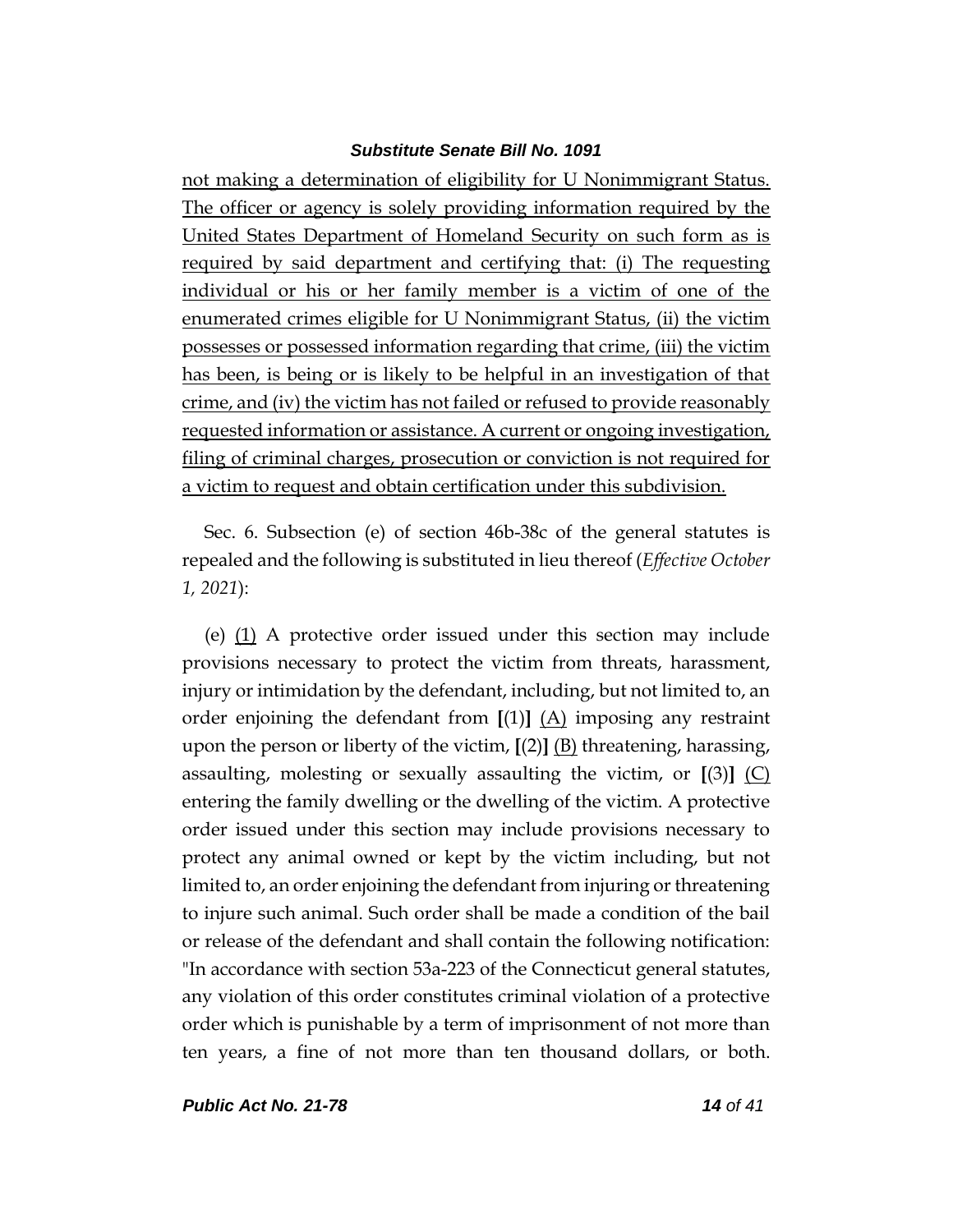Additionally, in accordance with section 53a-107 of the Connecticut general statutes, entering or remaining in a building or any other premises in violation of this order constitutes criminal trespass in the first degree which is punishable by a term of imprisonment of not more than one year, a fine of not more than two thousand dollars, or both. Violation of this order also violates a condition of your bail or release, and may result in raising the amount of bail or revoking release." Every order of the court made in accordance with this section after notice and hearing shall be accompanied by a notification that is consistent with the full faith and credit provisions set forth in 18 USC 2265(a), as amended from time to time. The information contained in and concerning the issuance of any protective order issued under this section shall be entered in the registry of protective orders pursuant to section 51-5c.

(2) Each person who receives an order of the court in accordance with this subsection shall be given a notice that contains the following language: "If a protective order has been issued on your behalf or on behalf of your child, you may elect to give testimony or appear in a family court proceeding remotely, pursuant to section 46b-15c. Please notify the court in writing at least two days in advance of a proceeding if you choose to give testimony or appear remotely, and your physical presence in the courthouse will not be required in order to participate in the court proceeding.".

Sec. 7. Section 53a-40e of the general statutes is repealed and the following is substituted in lieu thereof (*Effective October 1, 2021*):

(a) If any person is convicted of (1) a violation of section 53a-70b of the general statutes, revision of 1958, revised to January 1, 2019, or subdivision (1) or (2) of subsection (a) of section 53-21, section 53a-59, 53a-59a, 53a-60, 53a-60a, 53a-60b, 53a-60c, 53a-70, 53a-70a, 53a-70c, 53a-71, 53a-72a, 53a-72b, 53a-73a, 53a-181c, 53a-181d, 53a-181e, 53a-182b or 53a-183, subdivision (2) of subsection (a) of section 53a-192a, section 53a-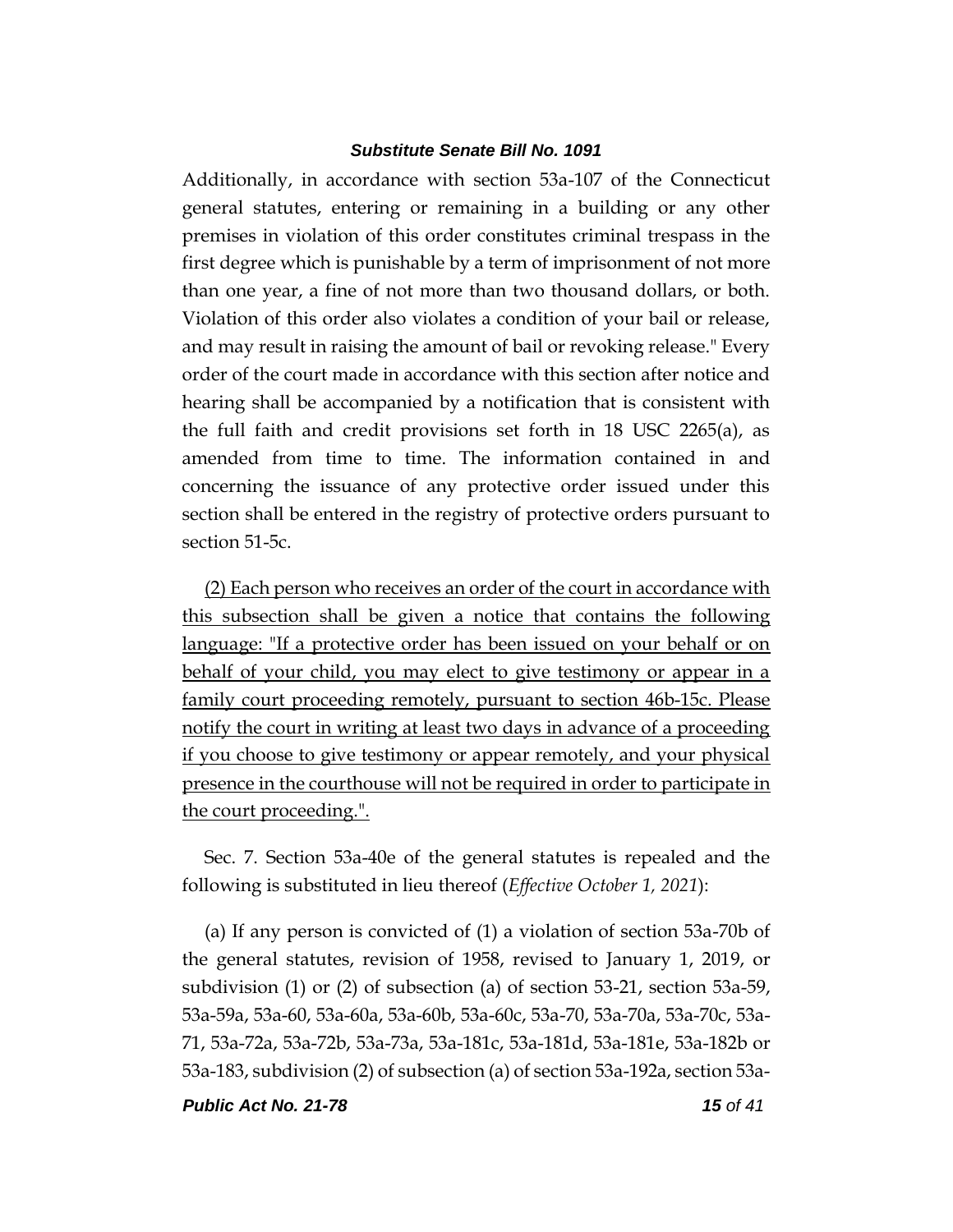223, 53a-223a or 53a-223b or attempt or conspiracy to violate any of said sections or section 53a-54a, or (2) any crime that the court determines constitutes a family violence crime, as defined in section 46b-38a, as amended by this act, or attempt or conspiracy to commit any such crime, the court may, in addition to imposing the sentence authorized for the crime under section 53a-35a or 53a-36, if the court is of the opinion that the history and character and the nature and circumstances of the criminal conduct of such offender indicate that a standing criminal protective order will best serve the interest of the victim and the public, issue a standing criminal protective order which shall remain in effect for a duration specified by the court until modified or revoked by the court for good cause shown. If any person is convicted of any crime not specified in subdivision (1) or (2) of this subsection, the court may, for good cause shown, issue a standing criminal protective order pursuant to this subsection.

(b) Such standing criminal protective order may include, but need not be limited to, provisions enjoining the offender from (1) imposing any restraint upon the person or liberty of the victim; (2) threatening, harassing, assaulting, molesting, sexually assaulting or attacking the victim; or (3) entering the family dwelling or the dwelling of the victim. If the victim is enrolled in a public or private elementary or secondary school, including a technical high school, or an institution of higher education, as defined in section 10a-55, the clerk of the court shall, upon the request of the victim, send, by facsimile or other means, a copy of such standing criminal protective order, or the information contained in any such order, to such school or institution of higher education, the president of any institution of higher education at which the victim is enrolled and the special police force established pursuant to section 10a-142, if any, at the institution of higher education at which the victim is enrolled, if the victim provides the clerk with the name and address of such school or institution of higher education.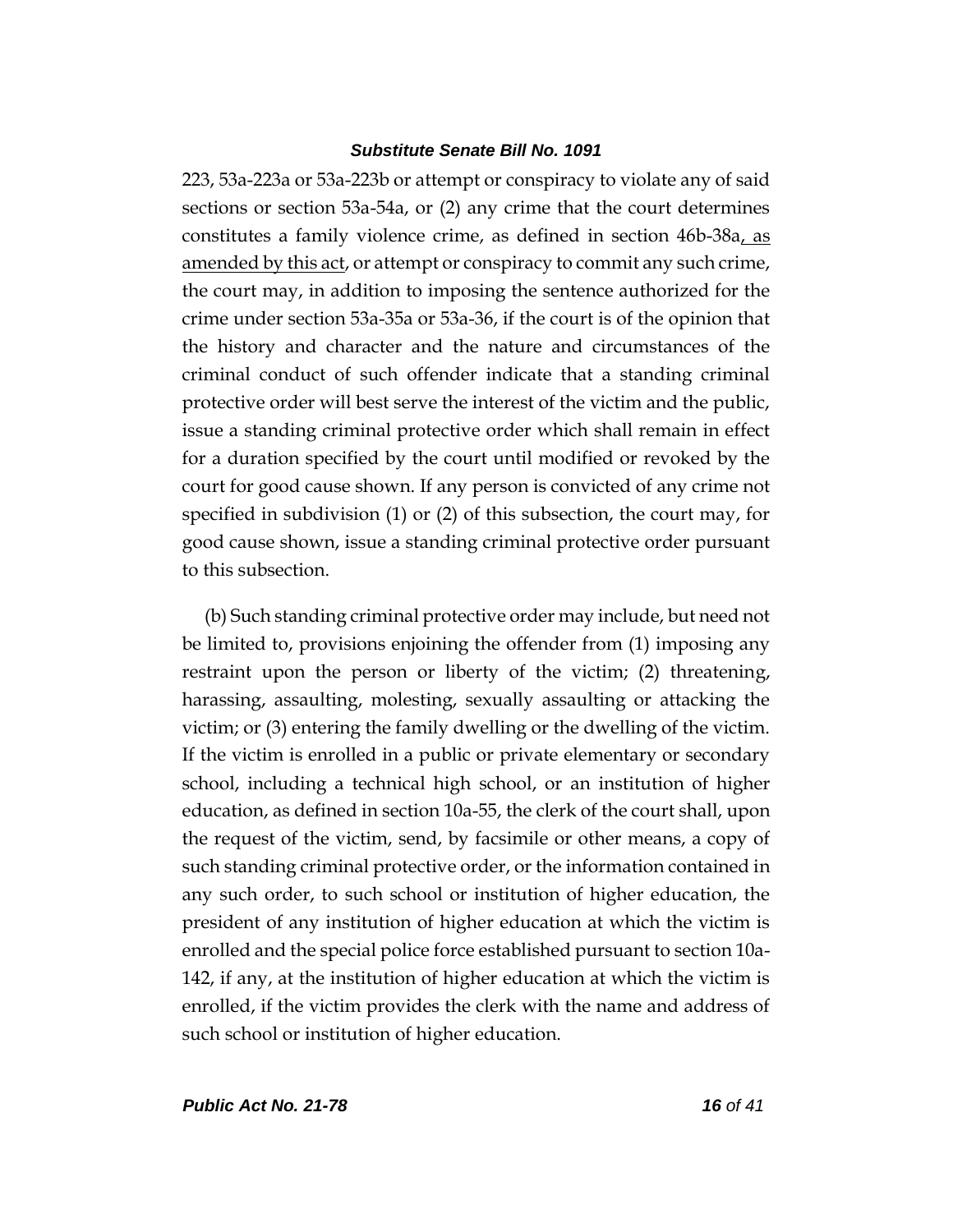(c) (1) Such standing criminal protective order shall include the following notice: "In accordance with section 53a-223a of the Connecticut general statutes, violation of this order shall be punishable by a term of imprisonment of not less than one year nor more than ten years, a fine of not more than ten thousand dollars, or both.".

(2) Upon issuance of a standing criminal protective order under subsection (a) of this section, each victim protected by such order shall be given a notice that contains the following language: "If a standing criminal protective order has been issued on your behalf or on behalf of your child, you may elect to give testimony or appear in a family court proceeding remotely, pursuant to section 46b-15c. Please notify the court in writing at least two days in advance of a proceeding if you choose to give testimony or appear remotely, and your physical presence in the courthouse will not be required in order to participate in the court proceeding.".

(d) For the purposes of this section and any other provision of the general statutes, "standing criminal protective order" means (1) a standing criminal restraining order issued prior to October 1, 2010, or (2) a standing criminal protective order issued on or after October 1, 2010.

Sec. 8. Subsection (f) of section 46b-54 of the general statutes is repealed and the following is substituted in lieu thereof (*Effective October 1, 2021*):

(f) When recommending the entry of any order as provided in subsections (a) and (b) of section 46b-56, <u>as amended by this act</u>, counsel or a guardian ad litem for the minor child shall consider the best interests of the child, and in doing so shall consider, but not be limited to, one or more of the following factors: (1) The physical and emotional safety of the child; (2) the temperament and developmental needs of the child; **[**(2)**]** (3) the capacity and the disposition of the parents to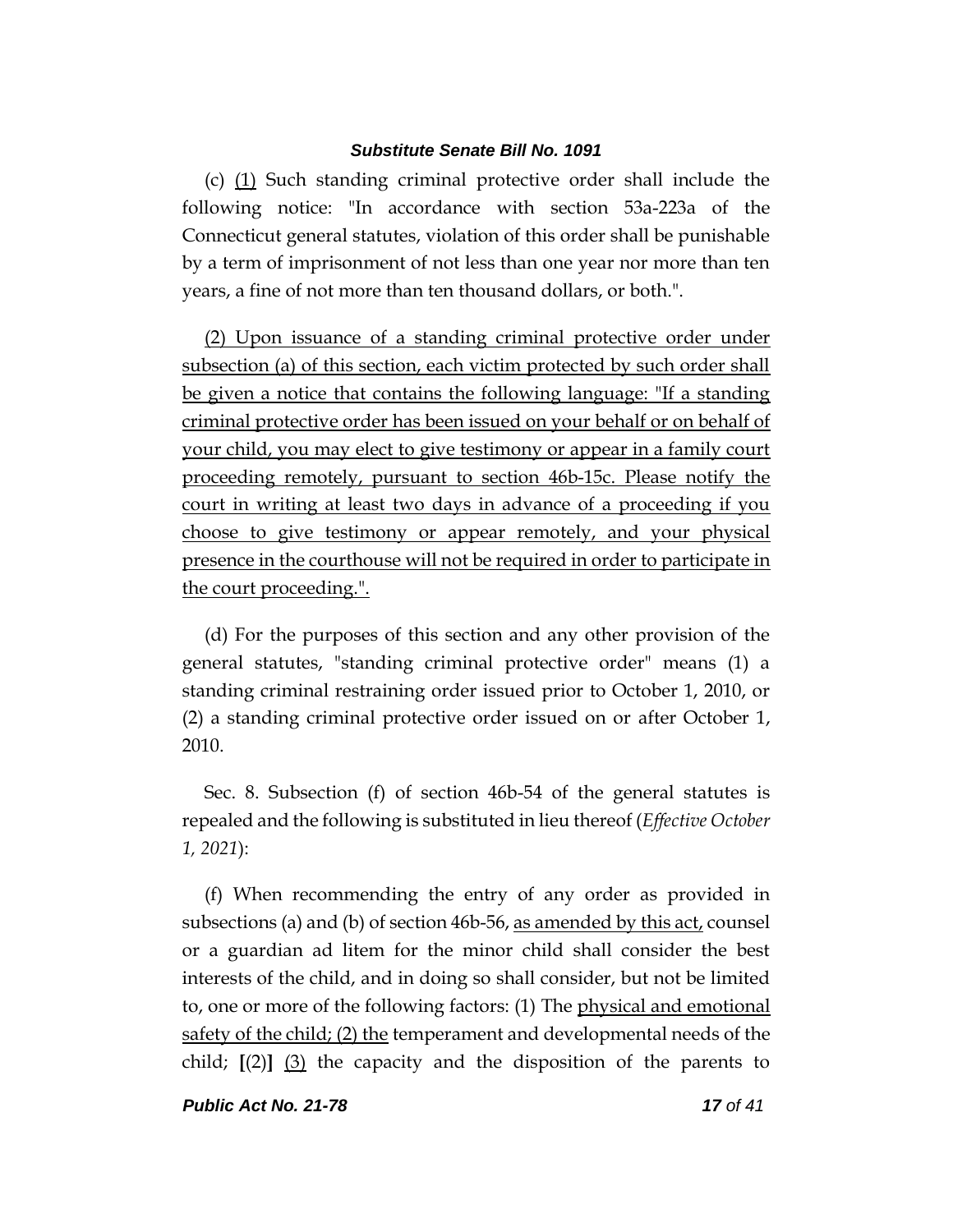understand and meet the needs of the child; **[**(3)**]** (4) any relevant and material information obtained from the child, including the informed preferences of the child; **[**(4)**]** (5) the wishes of the child's parents as to custody; **[**(5)**]** (6) the past and current interaction and relationship of the child with each parent, the child's siblings and any other person who may significantly affect the best interests of the child; **[**(6)**]** (7) the willingness and ability of each parent to facilitate and encourage such continuing parent-child relationship between the child and the other parent as is appropriate, including compliance with any court orders; **[**(7)**]** (8) any manipulation by or coercive behavior of the parents in an effort to involve the child in the parents' dispute;  $[(8)]$  (9) the ability of each parent to be actively involved in the life of the child; **[**(9)**]** (10) the child's adjustment to his or her home, school and community environments; **[**(10)**]** (11) the length of time that the child has lived in a stable and satisfactory environment and the desirability of maintaining continuity in such environment, provided counsel or a guardian ad litem for the minor child may consider favorably a parent who voluntarily leaves the child's family home pendente lite in order to alleviate stress in the household; **[**(11)**]** (12) the stability of the child's existing or proposed residences, or both; **[**(12)**]** (13) the mental and physical health of all individuals involved, except that a disability of a proposed custodial parent or other party, in and of itself, shall not be determinative of custody unless the proposed custodial arrangement is not in the best interests of the child; **[**(13)**]** (14) the child's cultural background; **[**(14)**]** (15) the effect on the child of the actions of an abuser, if any domestic violence, as defined in section 46b-1, as amended by this act, has occurred between the parents or between a parent and another individual or the child; **[**(15)**]** (16) whether the child or a sibling of the child has been abused or neglected, as defined respectively in section 46b-120; and **[**(16)**]** (17) whether a party satisfactorily completed participation in a parenting education program established pursuant to section 46b-69b. Counsel or a guardian ad litem for the minor child shall not be required to assign any weight to any of the factors considered.

*Public Act No. 21-78 18 of 41*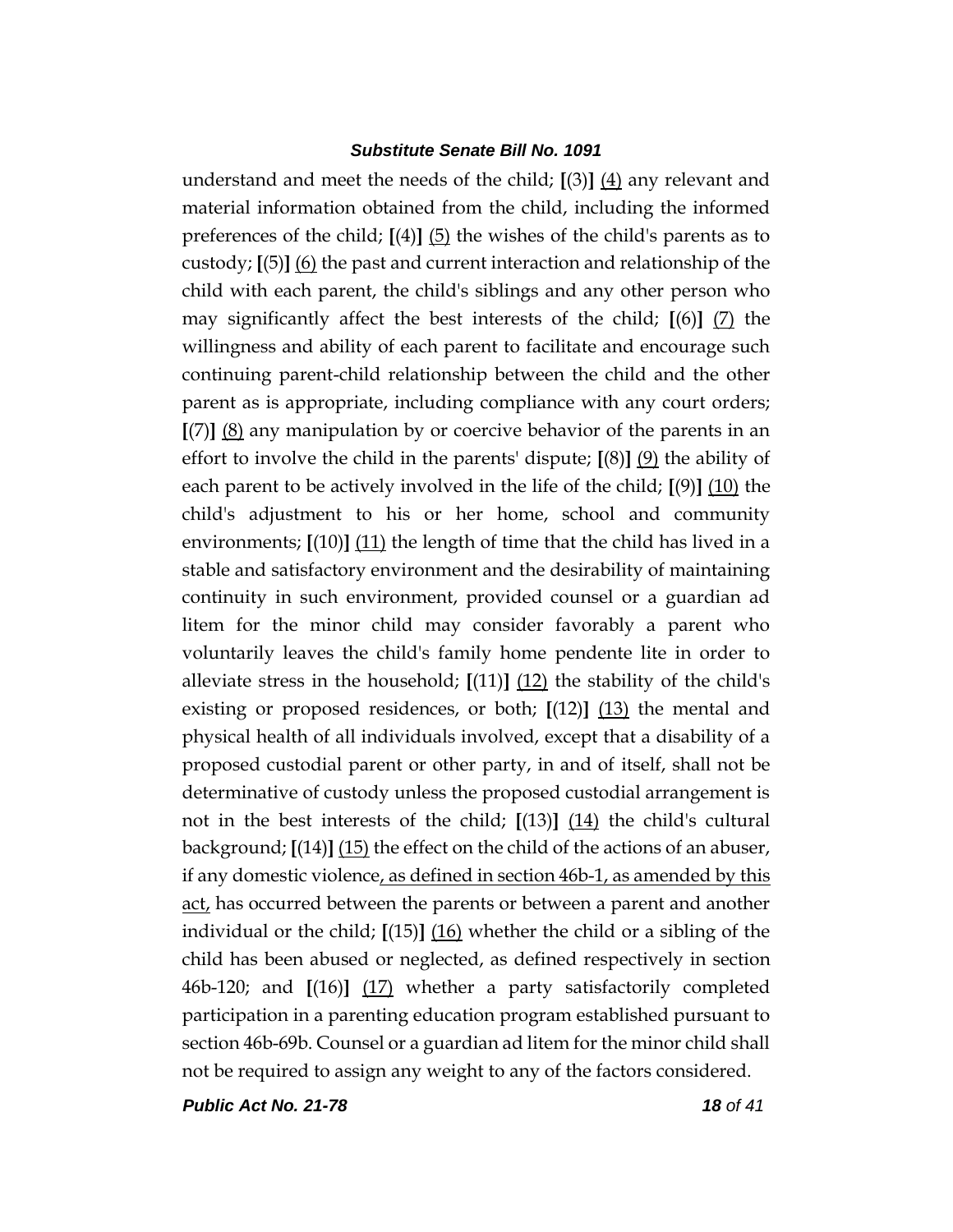Sec. 9. Section 46b-56 of the general statutes is repealed and the following is substituted in lieu thereof (*Effective October 1, 2021*):

(a) In any controversy before the Superior Court as to the custody or care of minor children, and at any time after the return day of any complaint under section 46b-45, the court may make or modify any proper order regarding the custody, care, education, visitation and support of the children if it has jurisdiction under the provisions of chapter 815p. Subject to the provisions of section 46b-56a, the court may assign parental responsibility for raising the child to the parents jointly, or may award custody to either parent or to a third party, according to its best judgment upon the facts of the case and subject to such conditions and limitations as it deems equitable. The court may also make any order granting the right of visitation of any child to a third party to the action, including, but not limited to, grandparents.

(b) In making or modifying any order as provided in subsection (a) of this section, the rights and responsibilities of both parents shall be considered and the court shall enter orders accordingly that serve the best interests of the child and provide the child with the active and consistent involvement of both parents commensurate with their abilities and interests. Such orders may include, but shall not be limited to: (1) Approval of a parental responsibility plan agreed to by the parents pursuant to section 46b-56a; (2) the award of joint parental responsibility of a minor child to both parents, which shall include (A) provisions for residential arrangements with each parent in accordance with the needs of the child and the parents, and (B) provisions for consultation between the parents and for the making of major decisions regarding the child's health, education and religious upbringing; (3) the award of sole custody to one parent with appropriate parenting time for the noncustodial parent where sole custody is in the best interests of the child; or (4) any other custody arrangements as the court may determine to be in the best interests of the child.

*Public Act No. 21-78 19 of 41*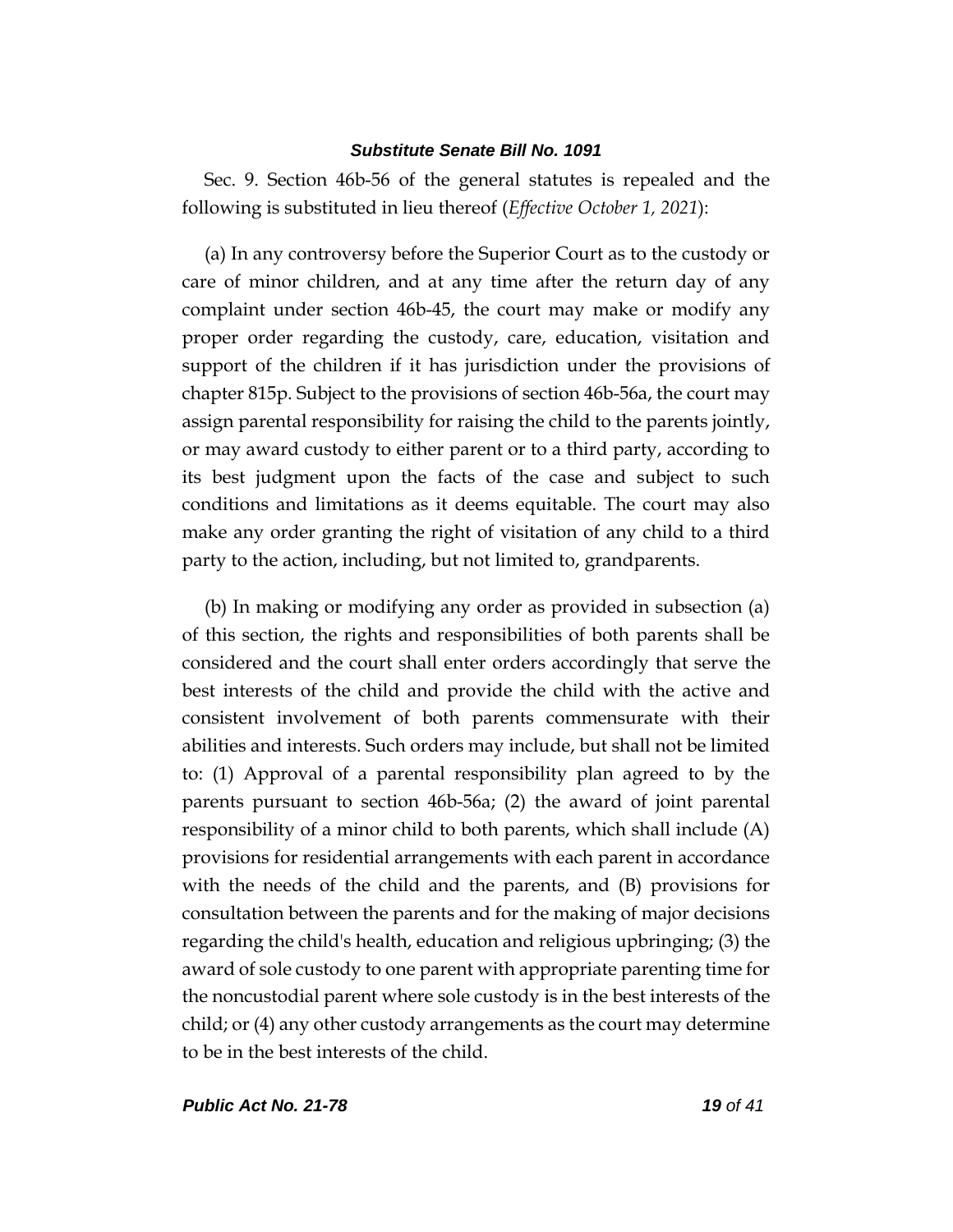(c) In making or modifying any order as provided in subsections (a) and (b) of this section, the court shall consider the best interests of the child, and in doing so, may consider, but shall not be limited to, one or more of the following factors: (1) The physical and emotional safety of the child; (2) the temperament and developmental needs of the child; **[**(2)**]** (3) the capacity and the disposition of the parents to understand and meet the needs of the child; **[**(3)**]** (4) any relevant and material information obtained from the child, including the informed preferences of the child; **[**(4)**]** (5) the wishes of the child's parents as to custody; **[**(5)**]** (6) the past and current interaction and relationship of the child with each parent, the child's siblings and any other person who may significantly affect the best interests of the child; **[**(6)**]** (7) the willingness and ability of each parent to facilitate and encourage such continuing parent-child relationship between the child and the other parent as is appropriate, including compliance with any court orders; **[**(7)**]** (8) any manipulation by or coercive behavior of the parents in an effort to involve the child in the parents' dispute; **[**(8)**]** (9) the ability of each parent to be actively involved in the life of the child; **[**(9)**]** (10) the child's adjustment to his or her home, school and community environments; **[**(10)**]** (11) the length of time that the child has lived in a stable and satisfactory environment and the desirability of maintaining continuity in such environment, provided the court may consider favorably a parent who voluntarily leaves the child's family home pendente lite in order to alleviate stress in the household; **[**(11)**]** (12) the stability of the child's existing or proposed residences, or both; **[**(12)**]** (13) the mental and physical health of all individuals involved, except that a disability of a proposed custodial parent or other party, in and of itself, shall not be determinative of custody unless the proposed custodial arrangement is not in the best interests of the child; **[**(13)**]** (14) the child's cultural background; **[**(14)**]** (15) the effect on the child of the actions of an abuser, if any domestic violence, as defined in section 46b-1, as amended by this act, has occurred between the parents or between a parent and another individual or the child; **[**(15)**]** (16) whether the child

*Public Act No. 21-78 20 of 41*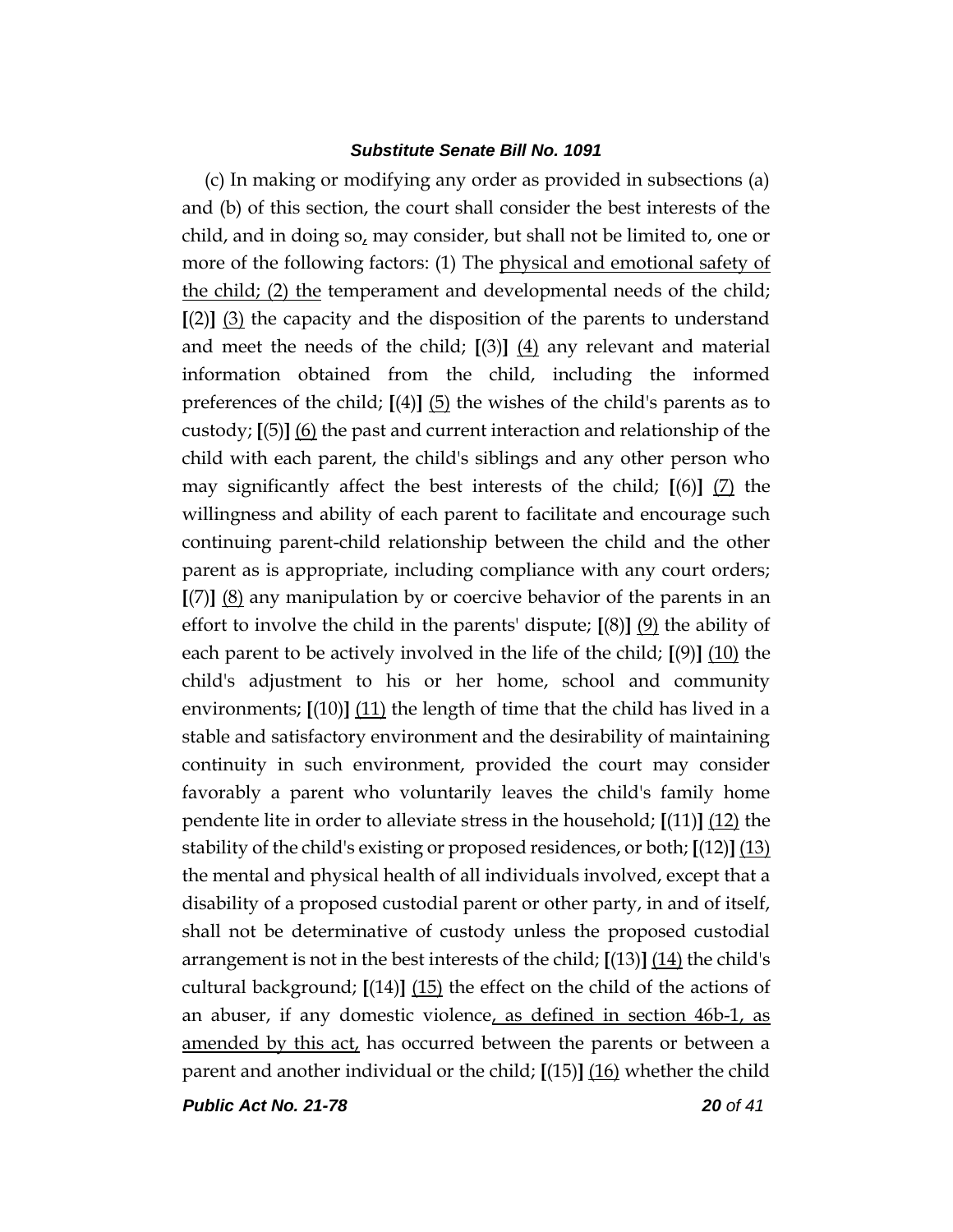or a sibling of the child has been abused or neglected, as defined respectively in section 46b-120; and **[**(16)**]** (17) whether the party satisfactorily completed participation in a parenting education program established pursuant to section 46b-69b. The court is not required to assign any weight to any of the factors that it considers, but shall articulate the basis for its decision.

(d) Upon the issuance of any order assigning custody of the child to the Commissioner of Children and Families, or not later than sixty days after the issuance of such order, the court shall make a determination whether the Department of Children and Families made reasonable efforts to keep the child with his or her parents prior to the issuance of such order and, if such efforts were not made, whether such reasonable efforts were not possible, taking into consideration the best interests of the child, including the child's health and safety.

(e) In determining whether a child is in need of support and, if in need, the respective abilities of the parents to provide support, the court shall take into consideration all the factors enumerated in section 46b-84.

(f) When the court is not sitting, any judge of the court may make any order in the cause which the court might make under this section, including orders of injunction, prior to any action in the cause by the court.

(g) A parent not granted custody of a minor child shall not be denied the right of access to the academic, medical, hospital or other health records of such minor child, unless otherwise ordered by the court for good cause shown.

(h) Notwithstanding the provisions of subsections (b) and (c) of this section, when a motion for modification of custody or visitation is pending before the court or has been decided by the court and the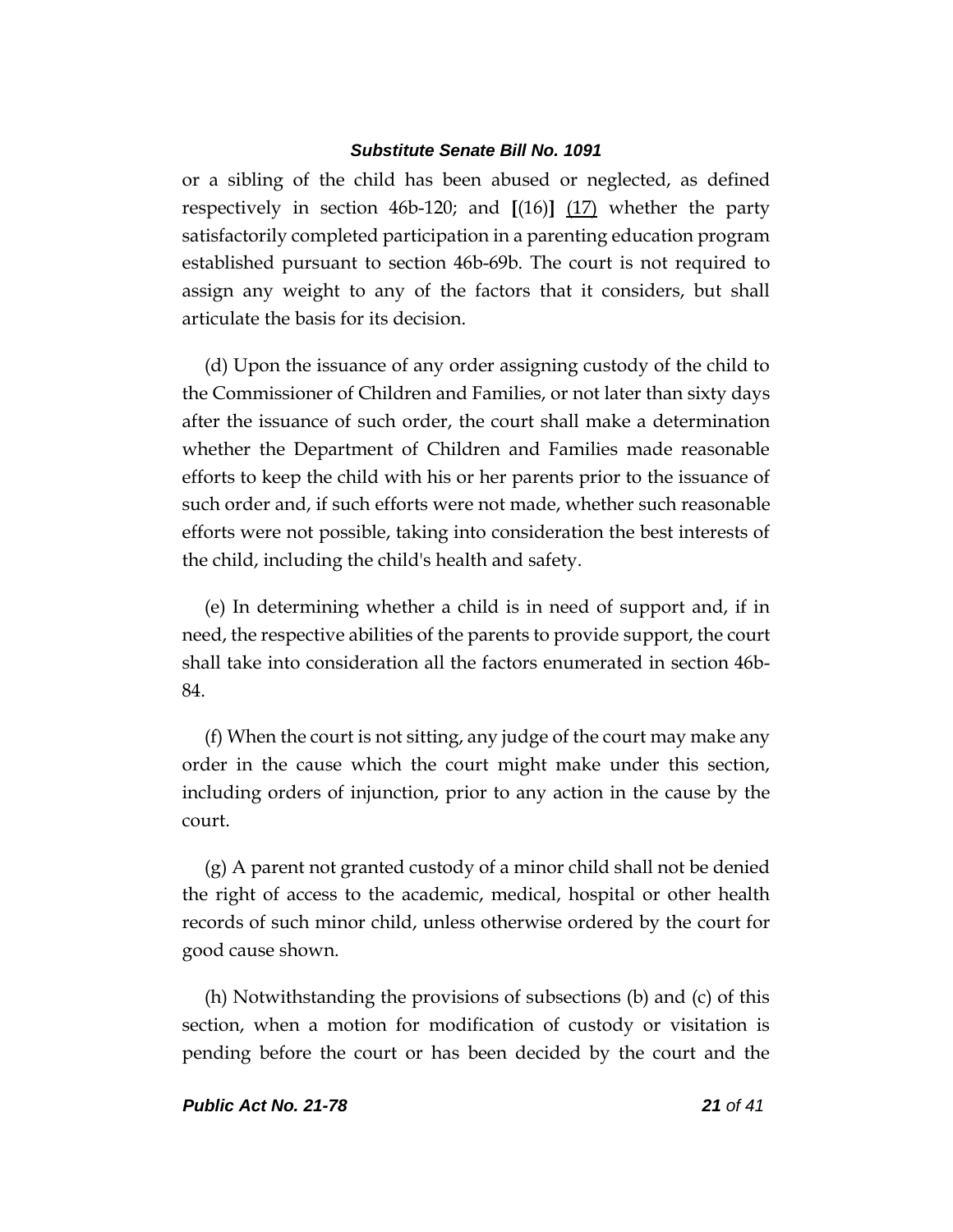investigation ordered by the court pursuant to section 46b-6 recommends psychiatric or psychological therapy for a child, and such therapy would, in the court's opinion, be in the best interests of the child and aid the child's response to a modification, the court may order such therapy and reserve judgment on the motion for modification.

(i) As part of a decision concerning custody or visitation, the court may order either parent or both of the parents and any child of such parents to participate in counseling and drug or alcohol screening, provided such participation is in the best interests of the child.

Sec. 10. (NEW) (*Effective October 1, 2021*) In any family relations matter described in section 46b-1 of the general statutes, as amended by this act, if the court finds that a pattern of frivolous and intentionally fabricated pleadings or motions are filed by one party, the court shall sanction such party in an appropriate manner so as to allow such matter to proceed without undue delay or obstruction by the party filing such pleadings or motions.

Sec. 11. Section 51-27h of the general statutes is repealed and the following is substituted in lieu thereof (*Effective July 1, 2021*):

The Chief Court Administrator shall provide in each court where family matters or family violence matters are heard or where a domestic violence docket, as defined in section 51-181e, is located a secure room for victims of family violence crimes and advocates for victims of family violence crimes which is separate from any public or private area of the court intended to accommodate the respondent or defendant or the respondent's or defendant's family, friends, attorneys or witnesses and separate from the office of the state's attorney, provided that in courthouses constructed prior to July 1, 2021, such a room is available and the use of such room is practical.

Sec. 12. Section 51-27i of the general statutes is repealed and the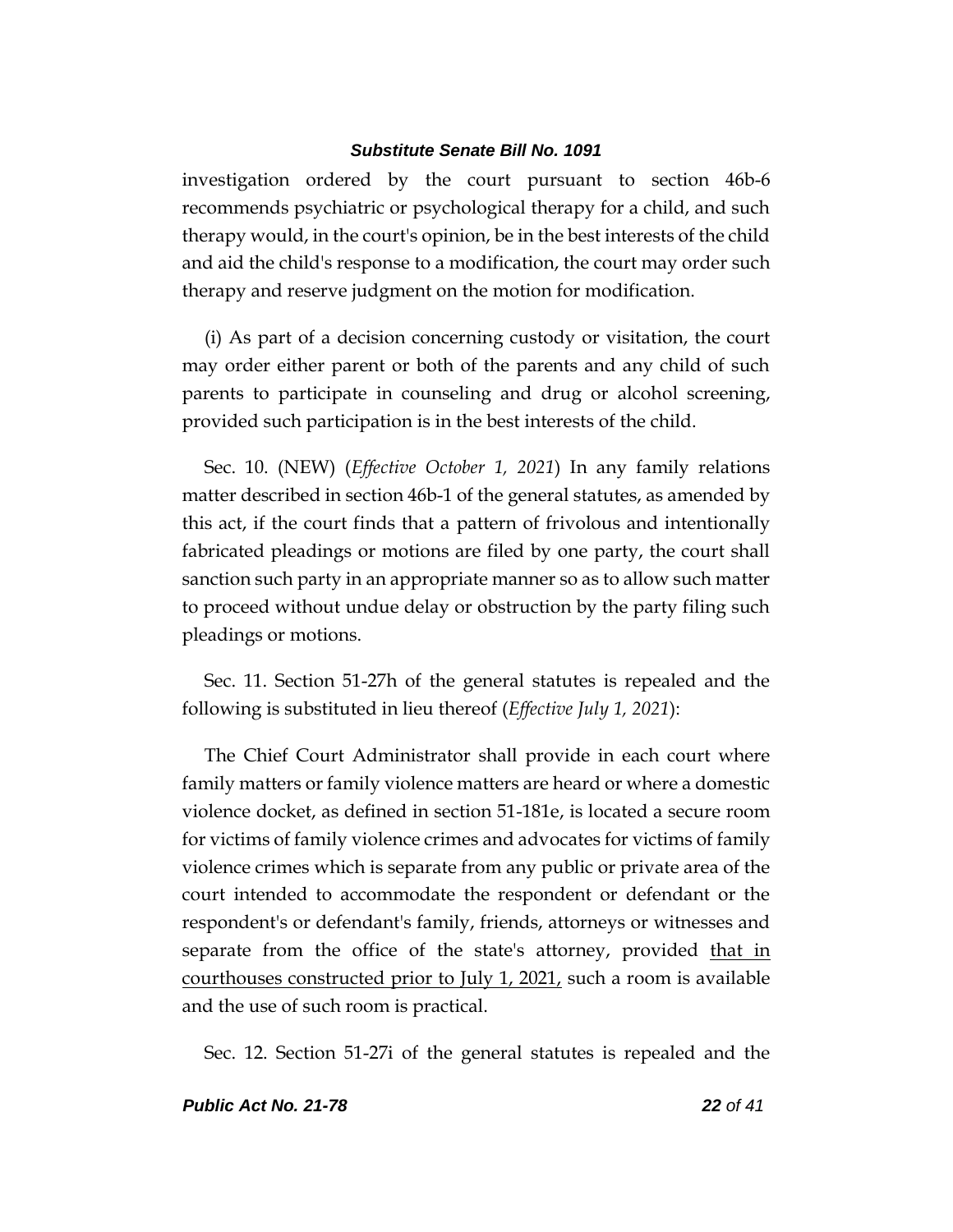following is substituted in lieu thereof (*Effective July 1, 2021*):

(a) As used in this section:

(1) "Domestic violence agency" means any office, shelter, host home or agency offering assistance to victims of domestic violence through crisis intervention, emergency shelter referral and medical and legal advocacy, and which meets the Department of Social Services' criteria of service provision for such agencies.

(2) "Family violence victim advocate" means a person (A) who is employed by and under the control of a direct service supervisor of a domestic violence agency, (B) who has undergone a minimum of twenty hours of training which shall include, but not be limited to, the dynamics of domestic violence, crisis intervention, communication skills, working with diverse populations, an overview of the state criminal justice and civil family court systems and information about state and community resources for victims of domestic violence, (C) who is certified as a counselor by the domestic violence agency that provided such training, and (D) whose primary purpose is the rendering of advice, counsel and assistance to, and the advocacy of the cause of, victims of domestic violence.

(b) The Chief Court Administrator shall permit one or more family violence victim advocates to provide services to victims of domestic violence in (1) the Family Division of the Superior Court in **[**one or more judicial districts**]** each judicial district, and (2) each geographical area court in the state.

(c) Notwithstanding any provision of the general statutes restricting the disclosure of documents, upon request, a family violence victim advocate providing services in the Family Division of the Superior Court or a geographical area court shall be provided with a copy of any police report in the possession of the state's attorney, the Division of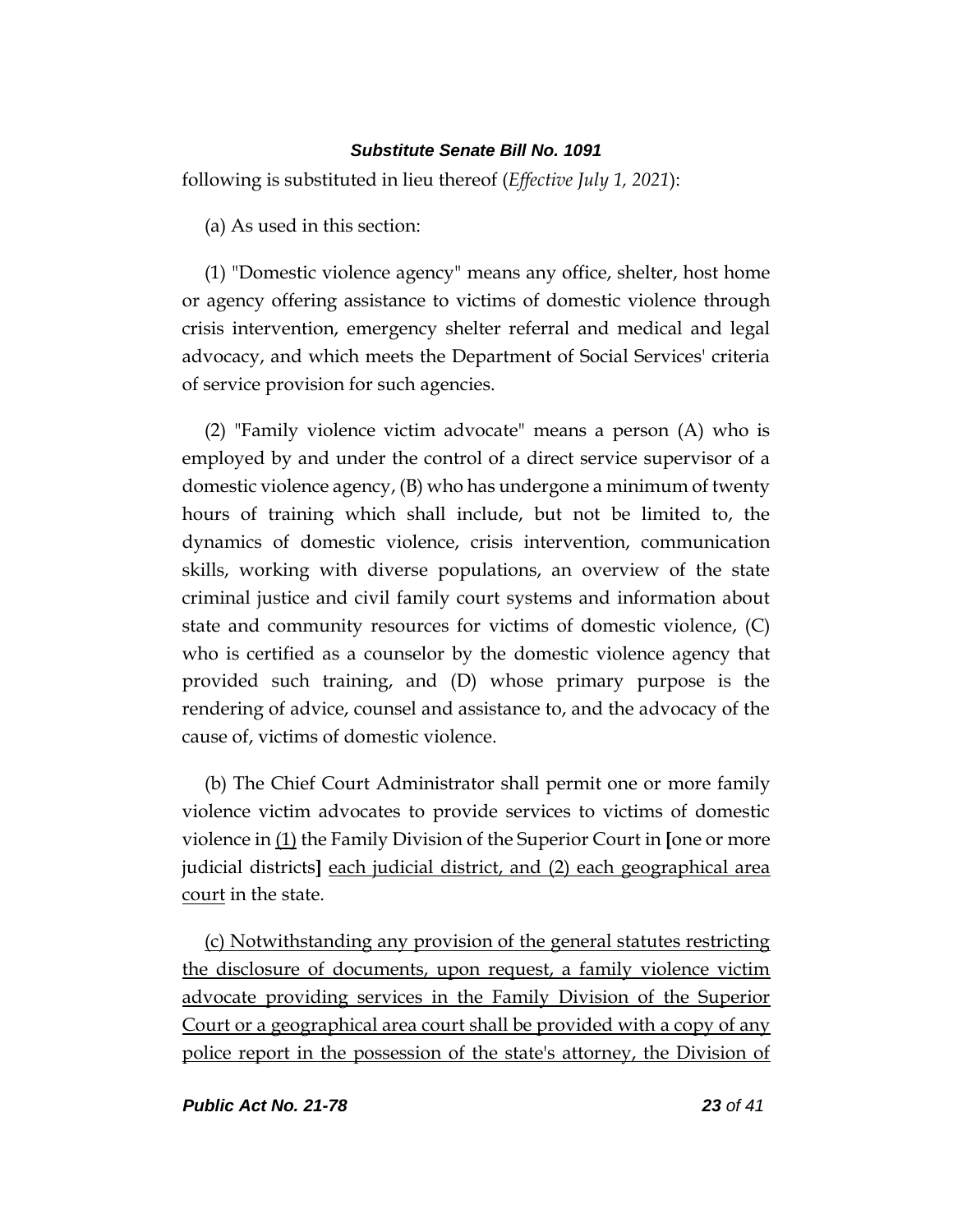State Police within the Department of Emergency Services and Public Protection, any municipal police department or any other law enforcement agency that the family violence victim advocate requires to perform the responsibilities and duties set forth in subsection (b) of this section.

Sec. 13. Subsection (a) of section 17b-112g of the general statutes is repealed and the following is substituted in lieu thereof (*Effective July 1, 2021*):

(a) The Commissioner of Social Services shall offer immediate diversion assistance designed to prevent certain families who are applying for monthly temporary family assistance from needing such assistance. Diversion assistance shall be offered to families that (1) upon initial assessment are determined eligible for temporary family assistance, (2) demonstrate a short-term need that cannot be met with current or anticipated family resources, and (3) with the provision of a service or short-term benefit, would be prevented from needing monthly temporary family assistance. Within resources available to the Department of Social Services, a person who requests diversion assistance on the basis of being a victim of domestic violence, as defined in section 17b-112a, shall be deemed to satisfy subdivision (2) of this subsection and shall not be subject to the requirements of subdivision (3) of this subsection. In determining whether the family of such a victim of domestic violence satisfies the requirements of subdivision (1) of this subsection and the appropriate amount of diversion assistance to provide, the commissioner shall not include as a member of the family the spouse, domestic partner or other household member credibly accused of domestic violence by such victim, nor shall the commissioner count the income or assets of such a spouse, domestic partner or other household member. For purposes of this subsection, allegations of domestic violence may be substantiated by the commissioner pursuant to the provisions of subsection (b) of section 17b-112a.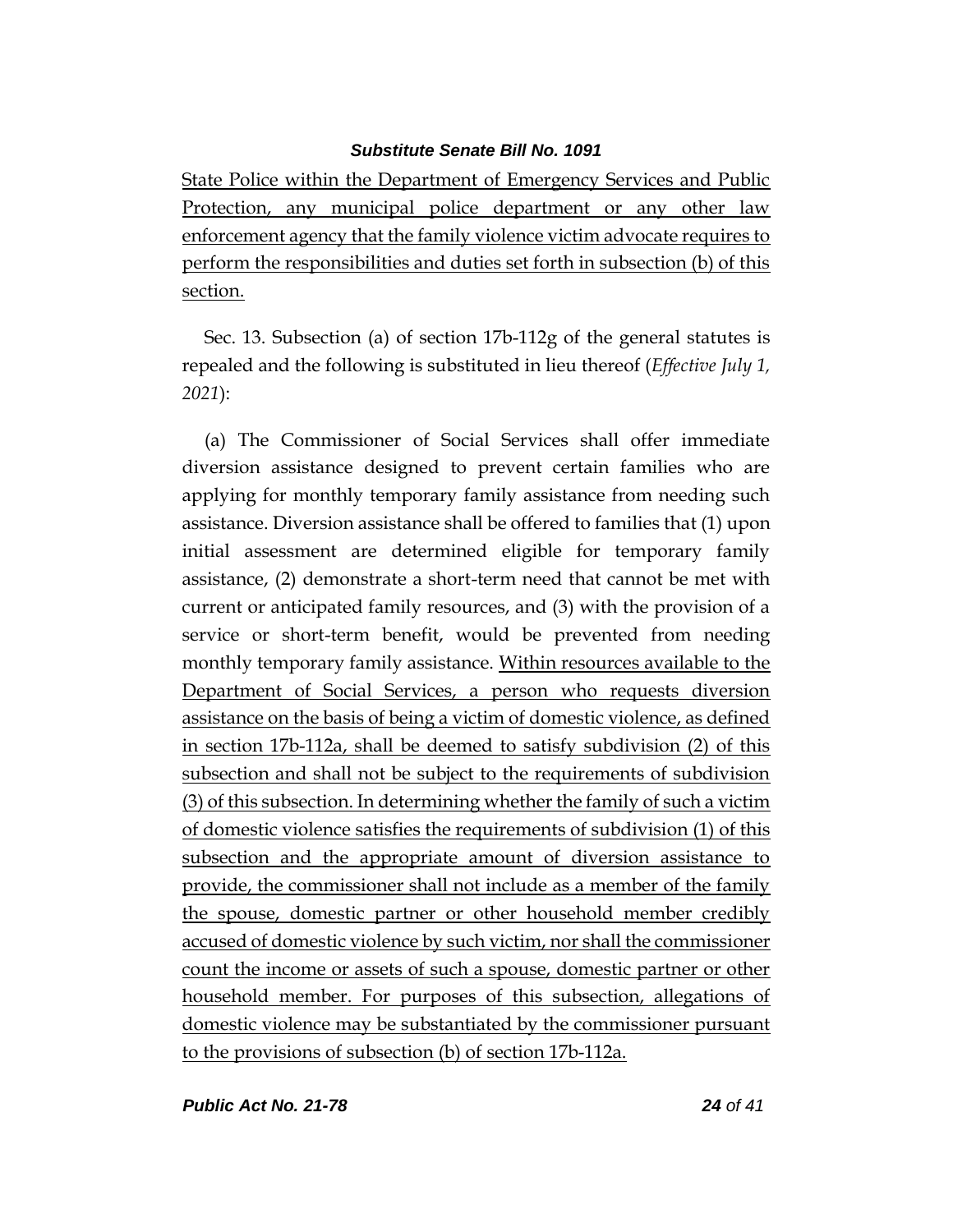Sec. 14. Section 17b-191 of the general statutes is repealed and the following is substituted in lieu thereof (*Effective July 1, 2021*):

(a) Notwithstanding the provisions of sections 17b-190, 17b-195 and 17b-196, the Commissioner of Social Services shall operate a stateadministered general assistance program in accordance with this section and sections 17b-131, 17b-193, 17b-194, 17b-197 and 17b-198. Notwithstanding any provision of the general statutes, on and after October 1, 2003, no town shall be reimbursed by the state for any general assistance medical benefits incurred after September 30, 2003, and on and after March 1, 2004, no town shall be reimbursed by the state for any general assistance cash benefits or general assistance program administrative costs incurred after February 29, 2004.

(b) The state-administered general assistance program shall provide cash assistance of (1) two hundred dollars per month for an unemployable person upon determination of such person's unemployability; (2) two hundred dollars per month for a transitional person who is required to pay for shelter; and (3) fifty dollars per month for a transitional person who is not required to pay for shelter. The standard of assistance paid for individuals residing in rated boarding facilities shall remain at the level in effect on August 31, 2003. No person shall be eligible for cash assistance under the program if eligible for cash assistance under any other state or federal cash assistance program. The standards of assistance set forth in this subsection shall be subject to annual increases, as described in subsection (b) of section 17b-104.

(c) To be eligible for cash assistance under the program, a person shall (1) be (A) eighteen years of age or older; (B) a minor found by a court to be emancipated pursuant to section 46b-150; or (C) under eighteen years of age and the commissioner determines good cause for such person's eligibility, and (2) not have assets exceeding two hundred fifty dollars or, if such person is married, such person and his or her spouse shall not have assets exceeding five hundred dollars. In determining eligibility,

*Public Act No. 21-78 25 of 41*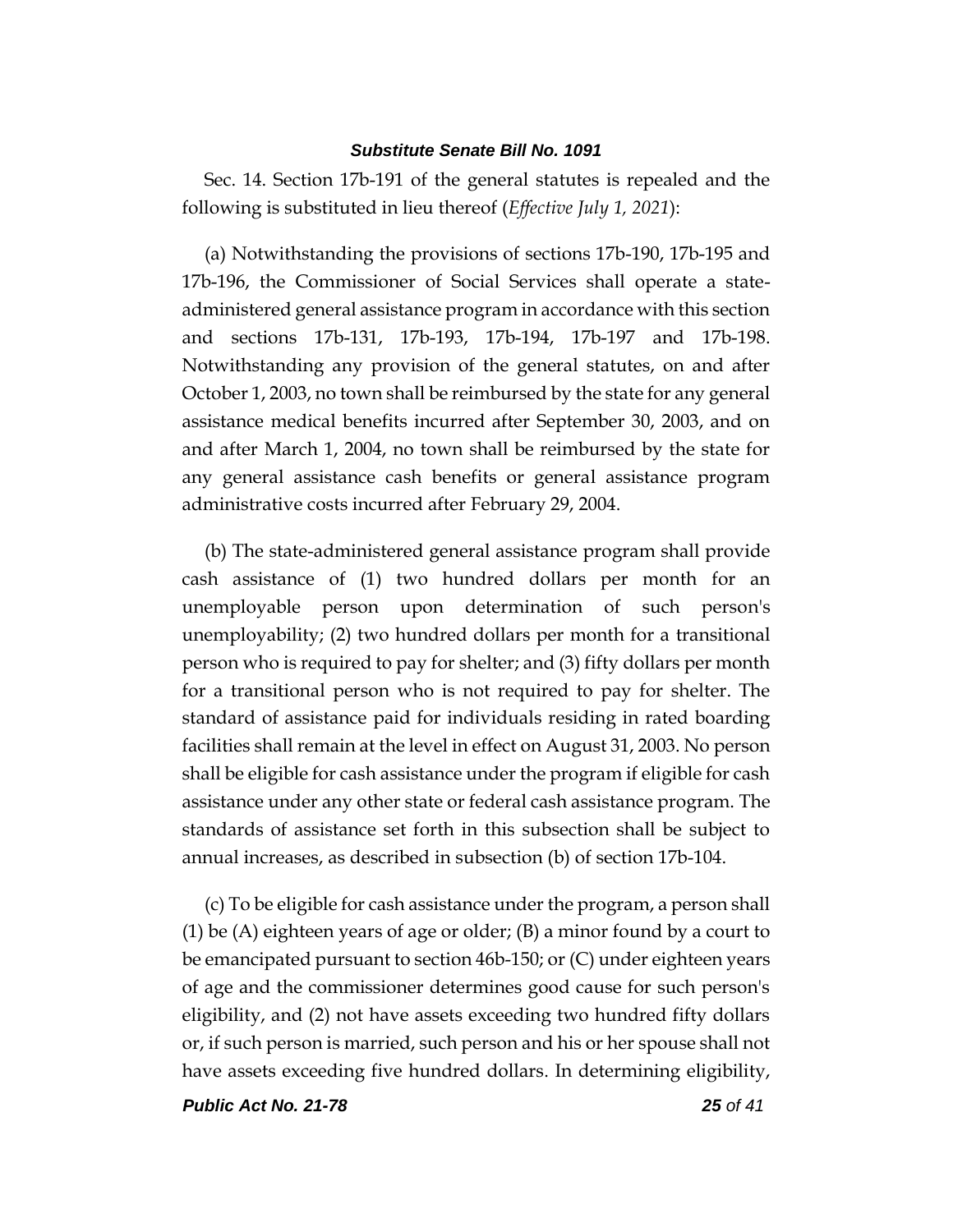the commissioner shall not consider as income Aid and Attendance pension benefits granted to a veteran, as defined in section 27-103, or the surviving spouse of such veteran. No person who is a substance abuser and refuses or fails to enter available, appropriate treatment shall be eligible for cash assistance under the program until such person enters treatment. No person whose benefits from the temporary family assistance program have terminated as a result of time-limited benefits or for failure to comply with a program requirement shall be eligible for cash assistance under the program.

(d) Prior to or upon discontinuance of assistance, a person previously determined to be a transitional person may petition the commissioner to review the determination of his or her status. In such review, the commissioner shall consider factors, including, but not limited to: (1) Age; (2) education; (3) vocational training; (4) mental and physical health; and (5) employment history and shall make a determination of such person's ability to obtain gainful employment.

(e) Notwithstanding any other provision of this section or section 17b-194, a victim of domestic violence, as defined in section 17b-112a, who is not eligible for diversion assistance under the provisions of section 17b-112g, as amended by this act, shall be eligible for a one-time assistance payment under the state-administered general assistance program within resources available to the Department of Social Services. Such payment shall be equivalent to that which such victim would be entitled to receive as diversion assistance if such victim and his or her family, if any, were eligible for diversion assistance. In determining whether and in what amount a victim of domestic violence and his or her family are eligible for a one-time assistance payment pursuant to this subsection, the commissioner shall not include as a member of such victim's family the spouse, domestic partner or other household member credibly accused of domestic violence by such victim, nor shall the commissioner count the income or assets of such a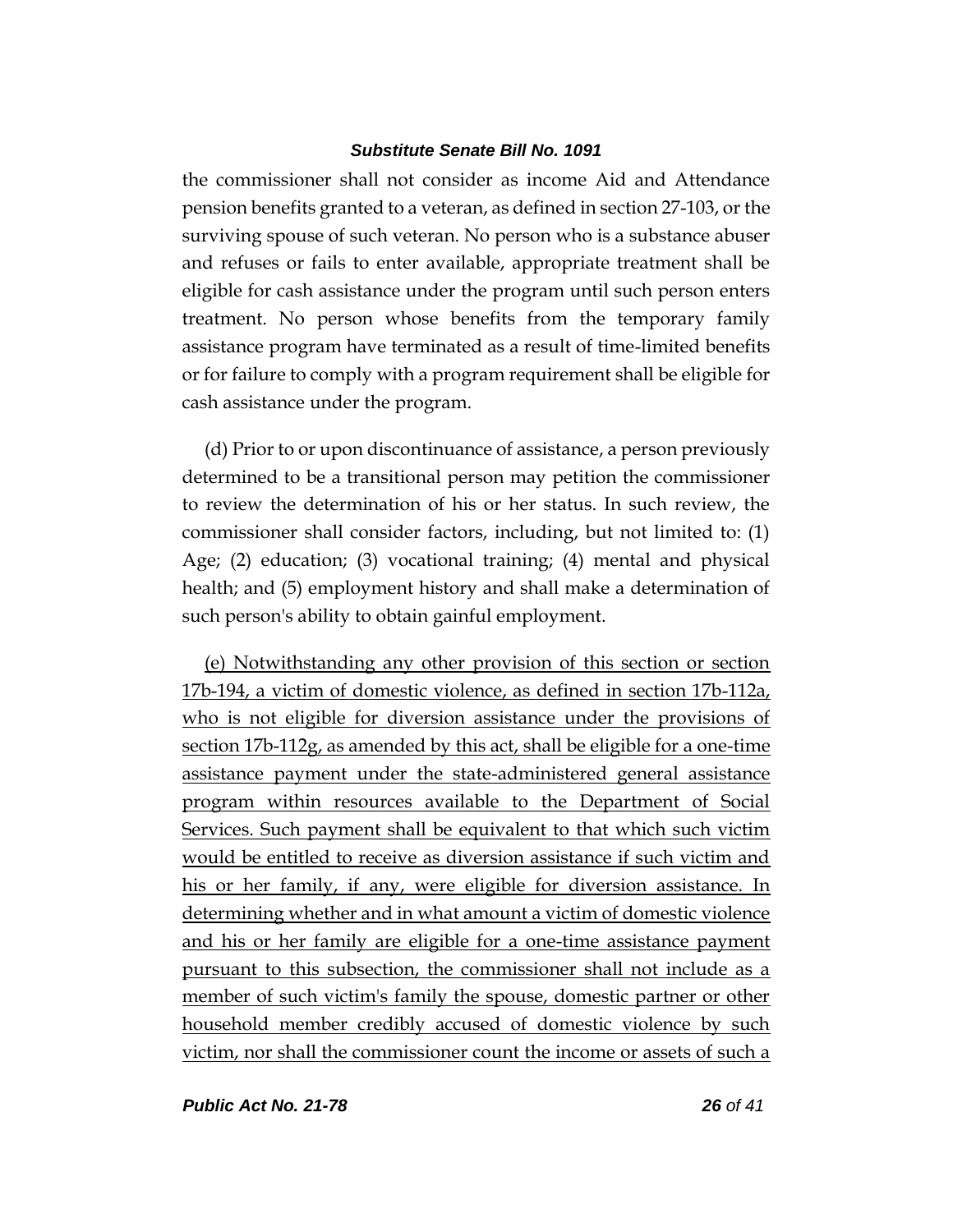spouse, domestic partner or other household member. For purposes of this subsection, allegations of domestic violence may be substantiated by the commissioner pursuant to the provisions of subsection (b) of section 17b-112a, and "family" has the same meaning as used in section 17b-112, except as otherwise provided in this subsection.

Sec. 15. (NEW) (*Effective from passage*) (a) There is established a grant program to provide individuals who are indigent with access to legal assistance at no cost when making an application for a restraining order under section 46b-15 of the general statutes, as amended by this act. The grant program shall be administered by the organization that administers the program for the use of interest earned on lawyers' clients' funds accounts pursuant to section 51-81c of the general statutes. Funds appropriated to the Judicial Branch for the purpose of the grant program shall be transferred to the organization administering the program.

(b) Not later than three months after receiving funding in any year from the state, the organization administering the program shall issue a request for proposals from nonprofit entities whose principal purpose is providing legal services at no cost to individuals who are indigent, for the purpose of awarding grants to provide counsel to indigent individuals who express an interest in applying for a restraining order pursuant to section 46b-15 of the general statutes, as amended by this act, and, to the extent practicable within the funding awarded, representing such individuals throughout the process of applying for such restraining order, including at prehearing conferences and at the hearing on an application. A nonprofit entity responding to the request for proposals may partner with law schools or other non-profit entities or publicly funded organizations that are not governmental entities, for the provision of services pursuant to a grant. Each response to the request for proposals shall specify the judicial district courthouse, or courthouses, for which services will be provided.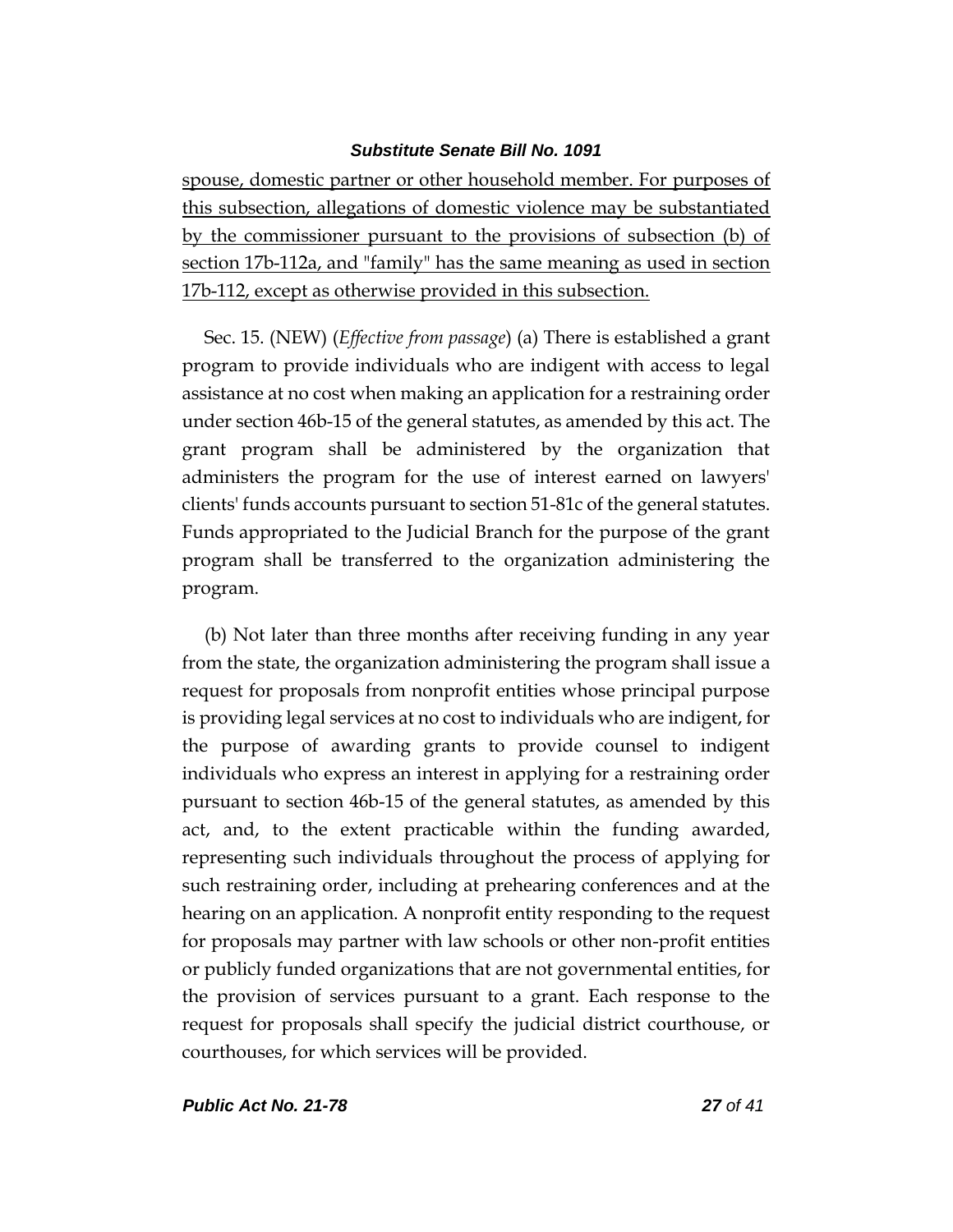(c) The organization administering the program may only award a grant (1) to provide services in the judicial districts of Fairfield, Hartford, New Haven, Stamford-Norwalk or Waterbury, and (2) in an amount not to exceed two hundred thousand dollars, except that a grant to provide services in the judicial district with the highest average number of applications for restraining orders under section 46b-15 of the general statutes, as amended by this act, over the previous three fiscal years may receive a grant of not more than four hundred thousand dollars. Grants may not be used to provide services to individuals who are not indigent.

(d) The organization administering the program may only award a grant to a nonprofit entity whose principal purpose is providing legal services to individuals who are indigent, if such nonprofit entity demonstrates the ability to:

(1) Verify at the time of meeting with an individual that such potential client is indigent and meets applicable household income eligibility requirements set by the entity;

(2) Arrange for at least one individual who has the relevant training or experience and is authorized to provide legal counsel to eligible indigent individuals who express an interest in applying for a restraining order, to be present in the courthouse or courthouses identified in response to the request for proposals or be available to meet remotely during all business hours;

(3) To the greatest extent practicable within the funding awarded, provide continued representation to eligible indigent individuals throughout the restraining order process, including in court for the hearing on the restraining order, when such individuals request such continued representation after receiving assistance with a restraining order application;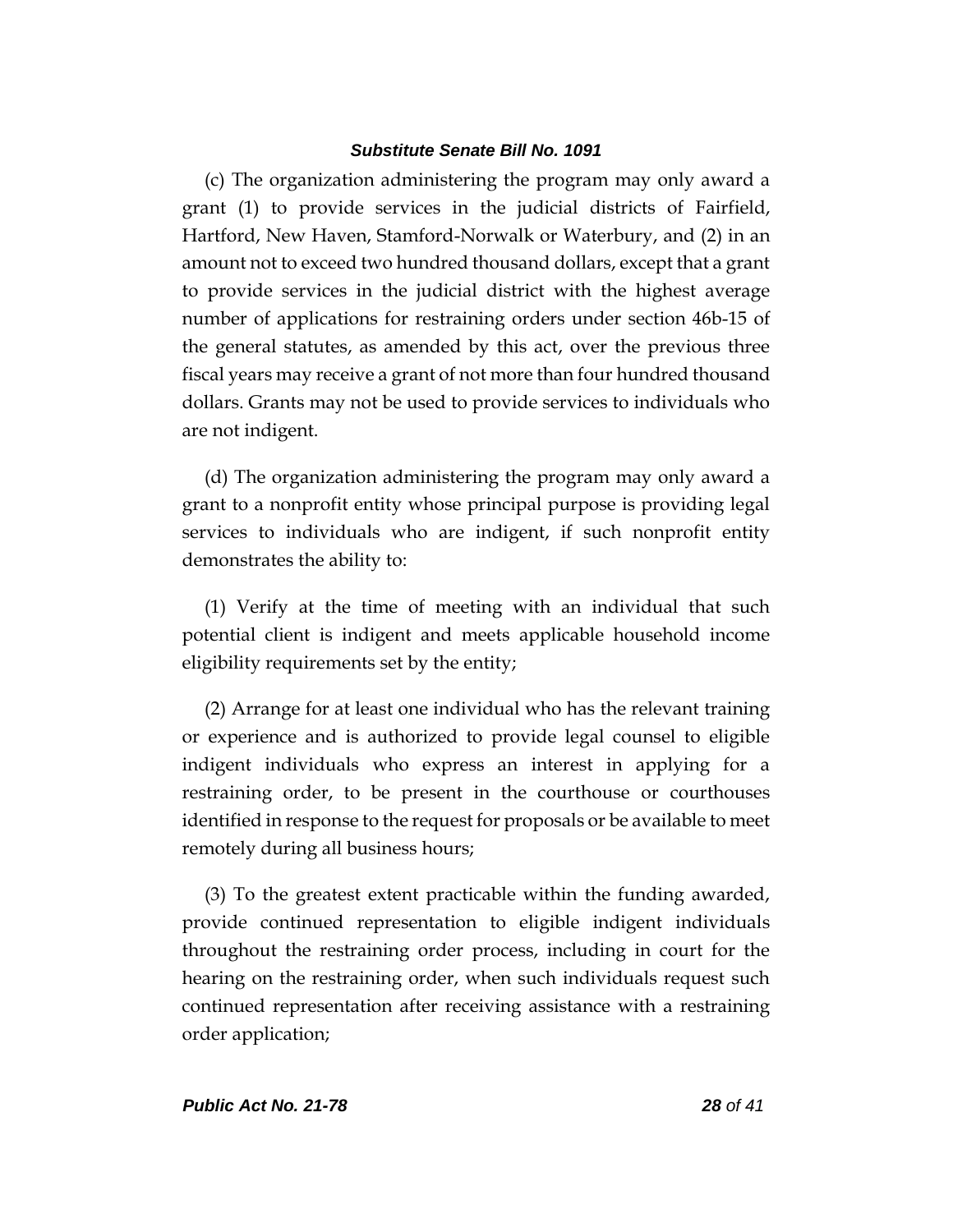(4) Provide any individual in the courthouse who expresses an interest in applying for a restraining order with all applicable forms that may be necessary to apply for a restraining order; and

(5) Track and report to the organization administering the program on the services provided pursuant to the program, including (A) the procedural outcomes of restraining order applications filed, (B) the number of instances where legal counsel was provided prior to the filing of an application but not during the remainder of the restraining order process, and the reasons limiting the duration of such representation, and (C) information on any other legal representation provided to individuals pursuant to the program on matters that were ancillary to the circumstances that supported the application for a restraining order.

(e) In awarding grants, the organization administering the program shall give preference to nonprofit entities (1) that demonstrate the ability to provide legal representation to clients regarding matters ancillary to the circumstances that supported the application for a restraining order; (2) with experience offering legal representation to individuals during the restraining order process; or (3) that can provide quality remote services should courthouses be closed to the public.

(f) The Chief Court Administrator shall:

(1) Provide each grant recipient with office space, if available, in the judicial district courthouse or courthouses served by such recipient under the grant program to conduct intake interviews and assist clients with applications for restraining orders;

(2) Require court clerks at such courthouses, prior to accepting an application for a restraining order pursuant to section 46b-15 of the general statutes, as amended by this act, to (A) inform each individual filing such application, or inquiring about filing such an application, that pro bono legal services are available from the grant recipient for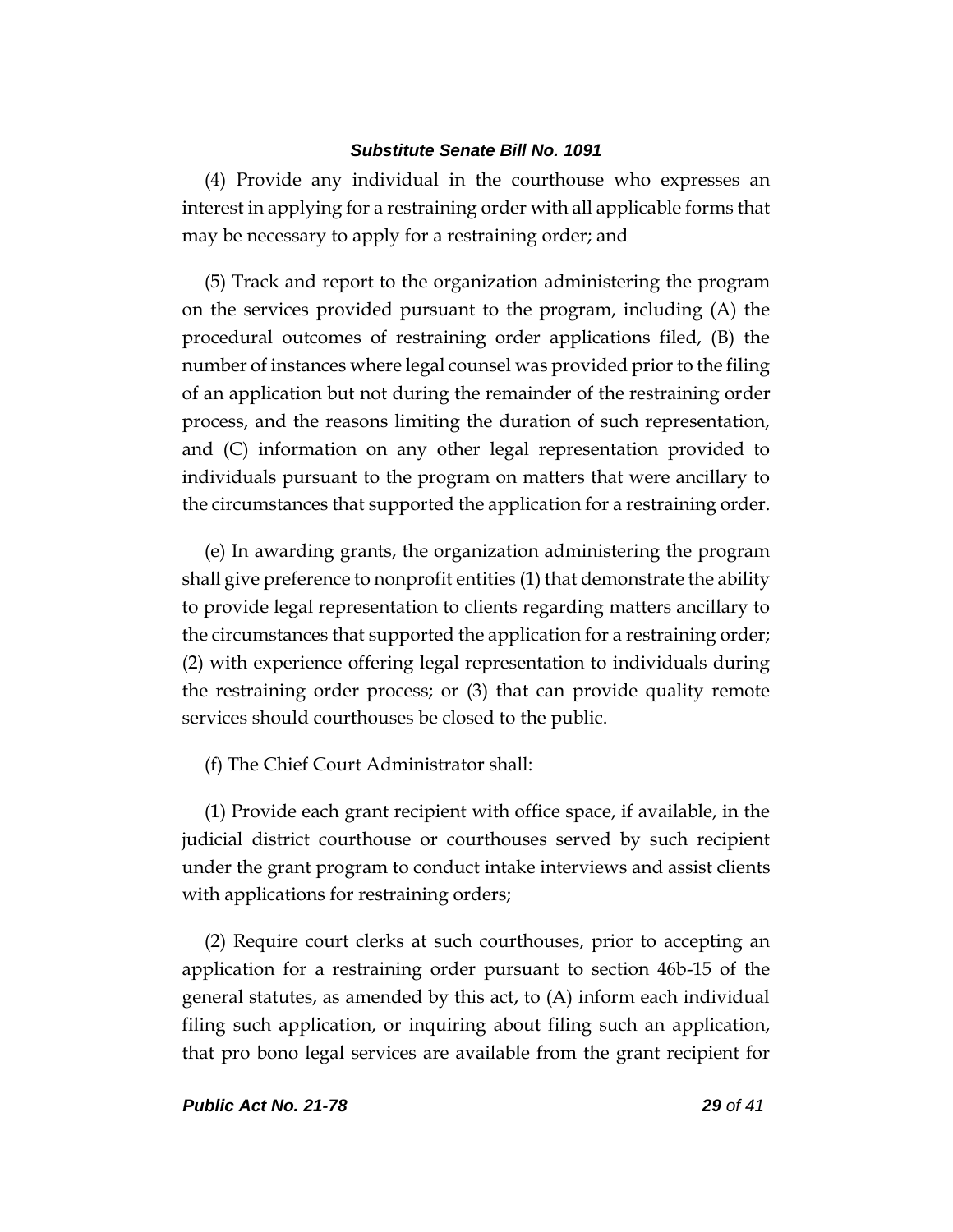income-eligible individuals and, if office space has been provided to the grant recipient, where the grant recipient is located in the courthouse, and (B) if cards or pamphlets containing information about pro bono legal services have been provided to the courthouse by the grant recipient, provide such a card or pamphlet to the individual; and

(3) If a poster of reasonable size containing information about pro bono legal services has been provided to a courthouse served by a grant recipient, require the display of such poster in a manner that is visible to the public at or near the location where applications for a restraining order are filed in such courthouse.

(g) The Chief Court Administrator shall post on the Internet web site of the Judicial Branch where instructions for filing a restraining order pursuant to section 46b-15 of the general statutes, as amended by this act, are provided, information on the pro bono legal services available from grant recipients for income-eligible individuals at the applicable courthouses.

(h) For each year that funding is provided for the program under this section, the organization administering the program shall either conduct, or partner with an academic institution or other qualified entity for the purpose of conducting, an analysis of the impact of the program, including, but not limited to, (1) the procedural outcomes for applications filed in association with services provided by grant recipients under the program, (2) the types and extent of legal services provided to individuals served pursuant to the program, including on matters ancillary to the restraining order application, and (3) the number of cases where legal services were provided before an application was filed but legal representation did not continue during the restraining order process and the reasons for such limited representations. Not later than July first of the year following any year in which the program received funding, the organization administering the program shall submit a report on the results of such analysis in

*Public Act No. 21-78 30 of 41*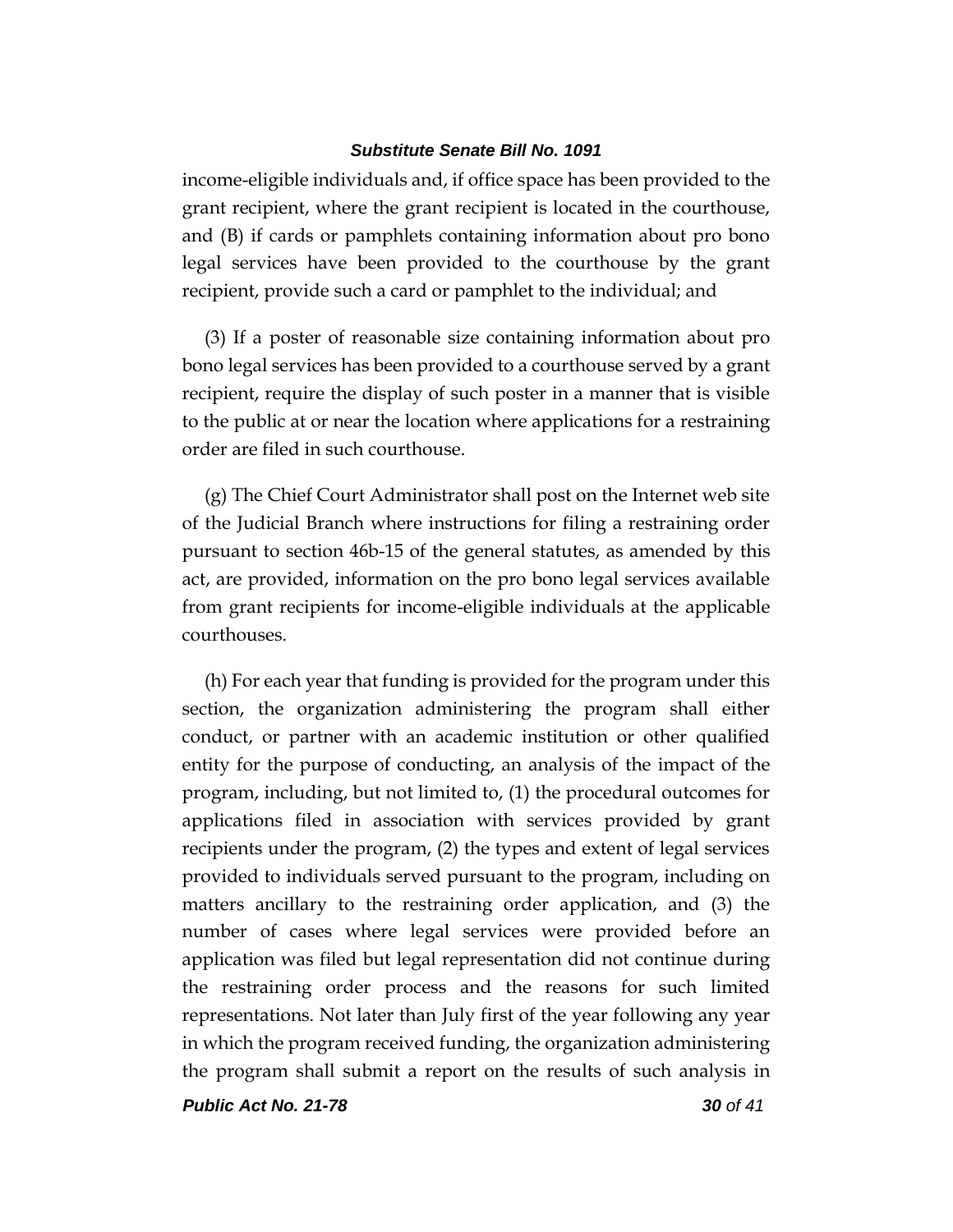accordance with the provisions of section 11-4a of the general statutes, to the joint standing committee of the General Assembly having cognizance of matters relating to the judiciary.

(i) Up to five per cent of the total amount received by the organization administering the grant program may be used for the reasonable costs of administering the program, including the completion of the analysis and report required by subsection (h) of this section.

Sec. 16. Subsections (a) and (b) of section 54-64a of the general statutes are repealed and the following is substituted in lieu thereof (*Effective October 1, 2021*):

(a) (1) Except as provided in subdivision (2) of this subsection and subsection (b) of this section, when any arrested person is presented before the Superior Court, said court shall, in bailable offenses, promptly order the release of such person upon the first of the following conditions of release found sufficient to reasonably ensure the appearance of the arrested person in court: (A) Upon execution of a written promise to appear without special conditions, (B) upon execution of a written promise to appear with nonfinancial conditions, (C) upon execution of a bond without surety in no greater amount than necessary, (D) upon execution of a bond with surety in no greater amount than necessary, but in no event shall a judge prohibit a bond from being posted by surety. In addition to or in conjunction with any of the conditions enumerated in subparagraphs  $(A)$  to  $(D)$ , inclusive, of this subdivision the court may, when it has reason to believe that the person is drug-dependent and where necessary, reasonable and appropriate, order the person to submit to a urinalysis drug test and to participate in a program of periodic drug testing and treatment. The results of any such drug test shall not be admissible in any criminal proceeding concerning such person.

(2) If the arrested person is charged with no offense other than a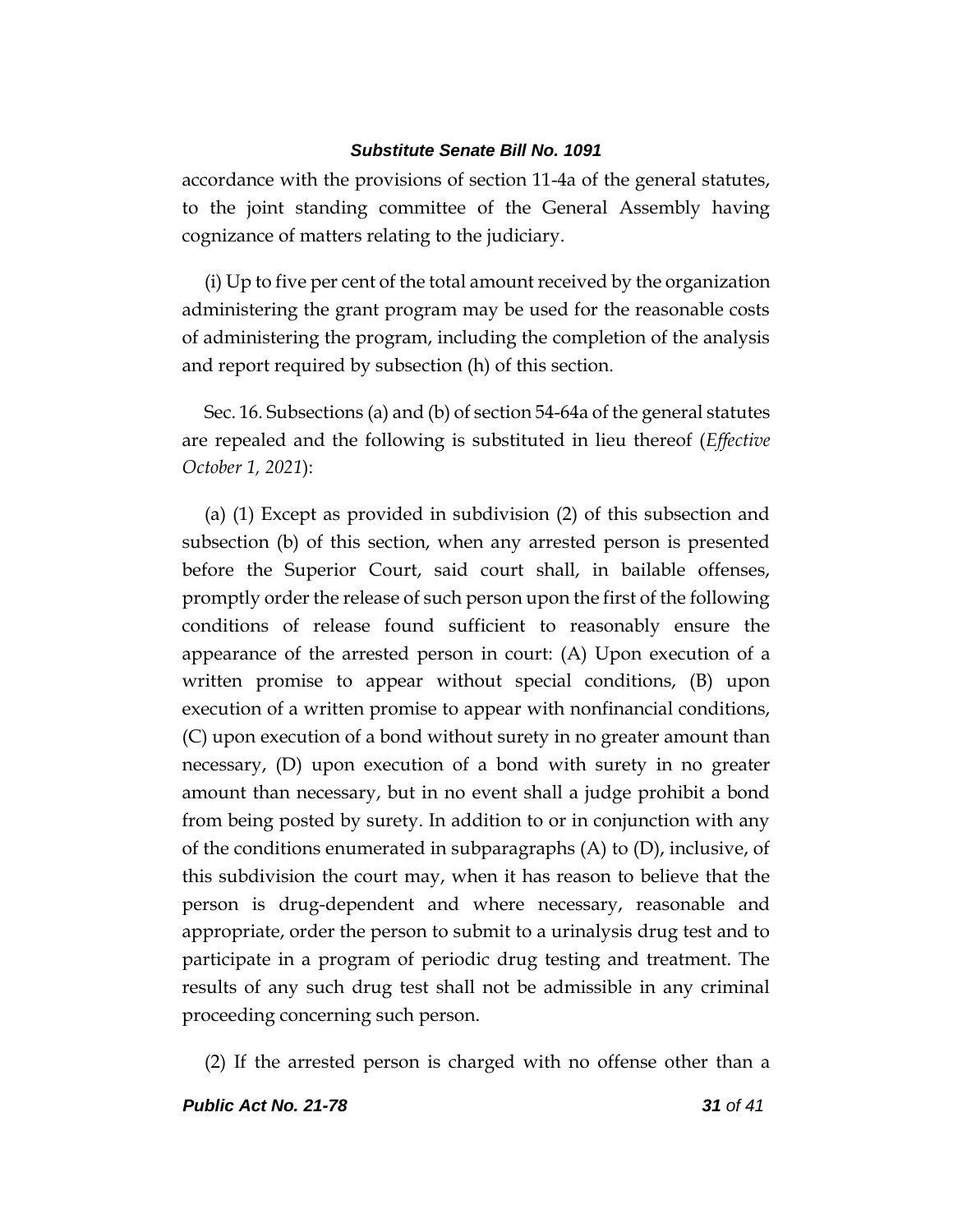misdemeanor, the court shall not impose financial conditions of release on the person unless (A) the person is charged with a family violence crime, as defined in section 46b-38a, as amended by this act, or (B) the person requests such financial conditions, or (C) the court makes a finding on the record that there is a likely risk that (i) the arrested person will fail to appear in court, as required, or (ii) the arrested person will obstruct or attempt to obstruct justice, or threaten, injure or intimidate or attempt to threaten, injure or intimidate a prospective witness or juror, or (iii) the arrested person will engage in conduct that threatens the safety of himself or herself or another person. In making a finding described in this subsection, the court may consider past criminal history, including any prior record of failing to appear as required in court that resulted in any conviction for a violation of section 53a-172 or any conviction during the previous ten years for a violation of section 53a-173 and any other pending criminal cases of the person charged with a misdemeanor.

(3) The court may, in determining what conditions of release will reasonably ensure the appearance of the arrested person in court, consider the following factors: (A) The nature and circumstances of the offense, (B) such person's record of previous convictions, (C) such person's past record of appearance in court, (D) such person's family ties, (E) such person's employment record, (F) such person's financial resources, character and mental condition, **[**and**]** (G) such person's community ties, and (H) in the case of a violation of 53a-222a when the condition of release was issued for a family violence crime, as defined in section 46b-38a, as amended by this act, the heightened risk posed to victims of family violence by violations of conditions of release.

(b) (1) When any arrested person charged with the commission of a class A felony, a class B felony, except a violation of section 53a-86 or 53a-122, a class C felony, except a violation of section 53a-87, 53a-152 or 53a-153, or a class D felony under sections 53a-60 to 53a-60c, inclusive,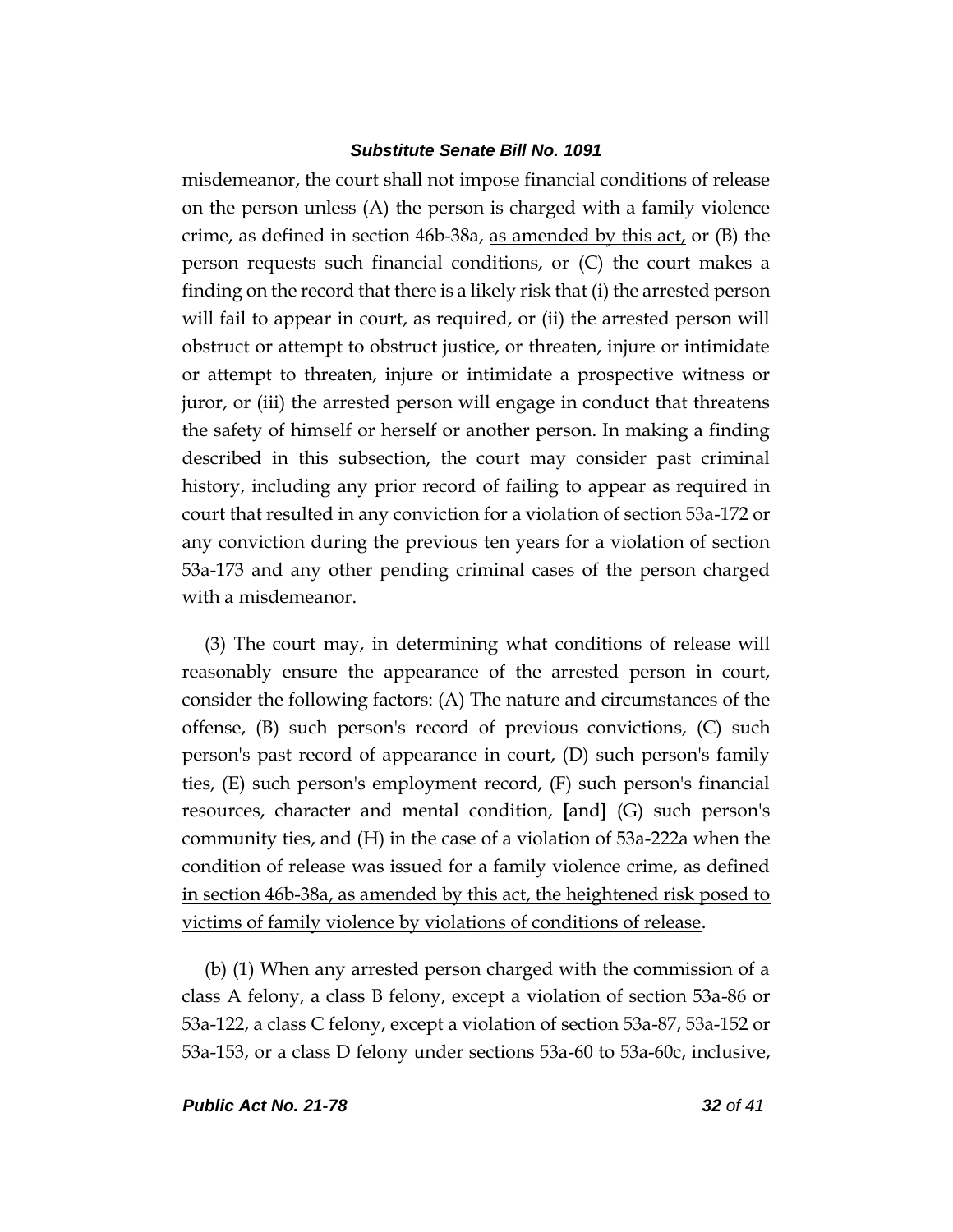section 53a-72a, 53a-95, 53a-103, 53a-103a, 53a-114, 53a-136 or 53a-216, or a family violence crime, as defined in section 46b-38a, as amended by this act, is presented before the Superior Court, said court shall, in bailable offenses, promptly order the release of such person upon the first of the following conditions of release found sufficient to reasonably ensure the appearance of the arrested person in court and that the safety of any other person will not be endangered: (A) Upon such person's execution of a written promise to appear without special conditions, (B) upon such person's execution of a written promise to appear with nonfinancial conditions, (C) upon such person's execution of a bond without surety in no greater amount than necessary, (D) upon such person's execution of a bond with surety in no greater amount than necessary, but in no event shall a judge prohibit a bond from being posted by surety. In addition to or in conjunction with any of the conditions enumerated in subparagraphs (A) to (D), inclusive, of this subdivision, the court may, when it has reason to believe that the person is drug-dependent and where necessary, reasonable and appropriate, order the person to submit to a urinalysis drug test and to participate in a program of periodic drug testing and treatment. The results of any such drug test shall not be admissible in any criminal proceeding concerning such person.

(2) The court may, in determining what conditions of release will reasonably ensure the appearance of the arrested person in court and that the safety of any other person will not be endangered, consider the following factors: (A) The nature and circumstances of the offense, (B) such person's record of previous convictions, (C) such person's past record of appearance in court after being admitted to bail, (D) such person's family ties, (E) such person's employment record, (F) such person's financial resources, character and mental condition, (G) such person's community ties, (H) the number and seriousness of charges pending against the arrested person, (I) the weight of the evidence against the arrested person, (J) the arrested person's history of violence,

*Public Act No. 21-78 33 of 41*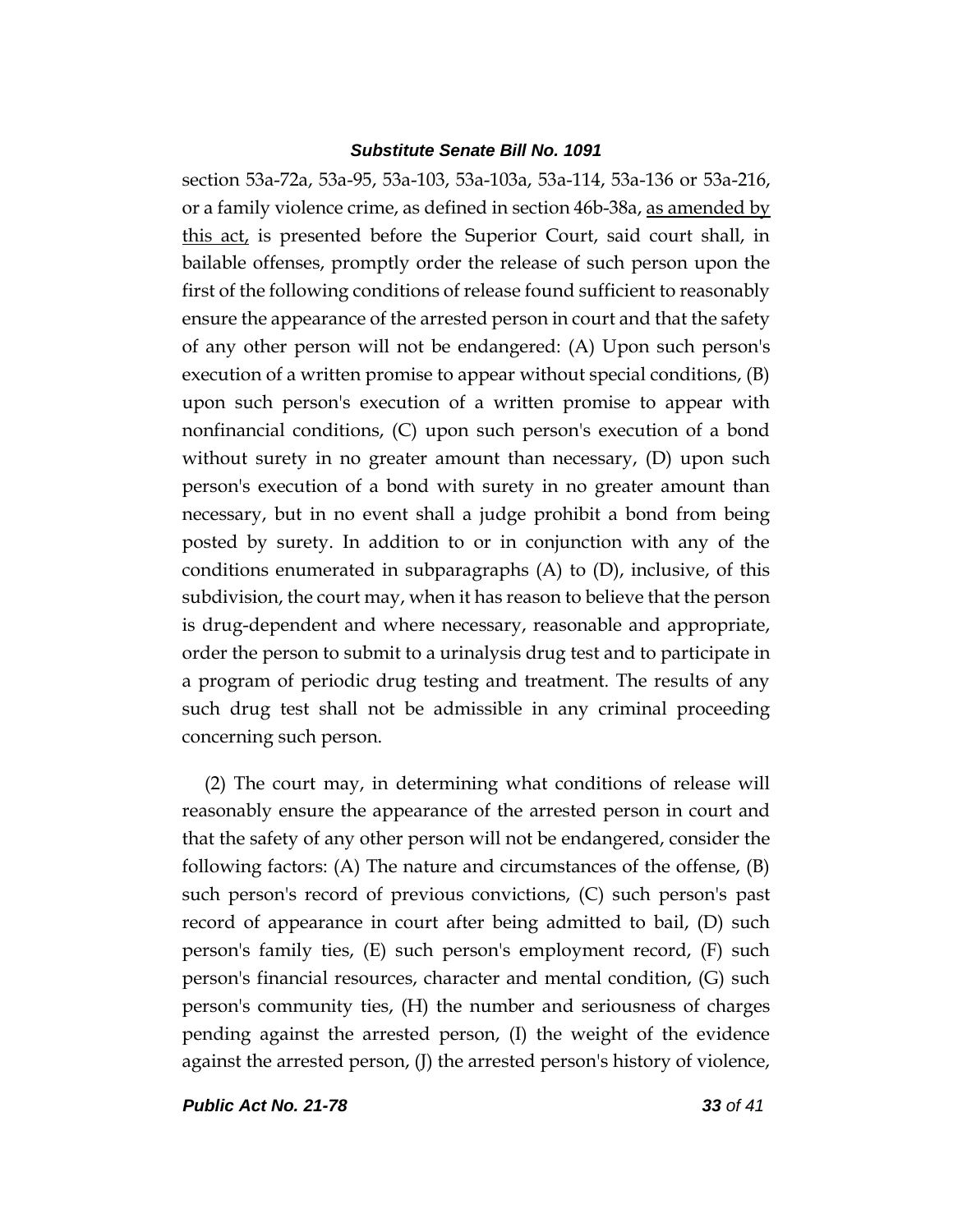(K) whether the arrested person has previously been convicted of similar offenses while released on bond, **[**and**]** (L) the likelihood based upon the expressed intention of the arrested person that such person will commit another crime while released, and  $(M)$  the heightened risk posed to victims of family violence by violations of conditions of release and court orders of protection.

(3) When imposing conditions of release under this subsection, the court shall state for the record any factors under subdivision (2) of this subsection that it considered and the findings that it made as to the danger, if any, that the arrested person might pose to the safety of any other person upon the arrested person's release that caused the court to impose the specific conditions of release that it imposed.

Sec. 17. Subsection (a) of section 53a-181j of the general statutes is repealed and the following is substituted in lieu thereof (*Effective October 1, 2021*):

(a) A person is guilty of intimidation based on bigotry or bias in the first degree when such person maliciously, and with specific intent to intimidate or harass another person **[**because of**]** motivated in whole or in substantial part by the actual or perceived race, religion, ethnicity, disability, sex, sexual orientation or gender identity or expression of such other person, causes physical injury to such other person or to a third person.

Sec. 18. Subsection (a) of section 53a-181k of the general statutes is repealed and the following is substituted in lieu thereof (*Effective October 1, 2021*):

(a) A person is guilty of intimidation based on bigotry or bias in the second degree when such person maliciously, and with specific intent to intimidate or harass another person or group of persons **[**because of**]** motivated in whole or in substantial part by the actual or perceived race,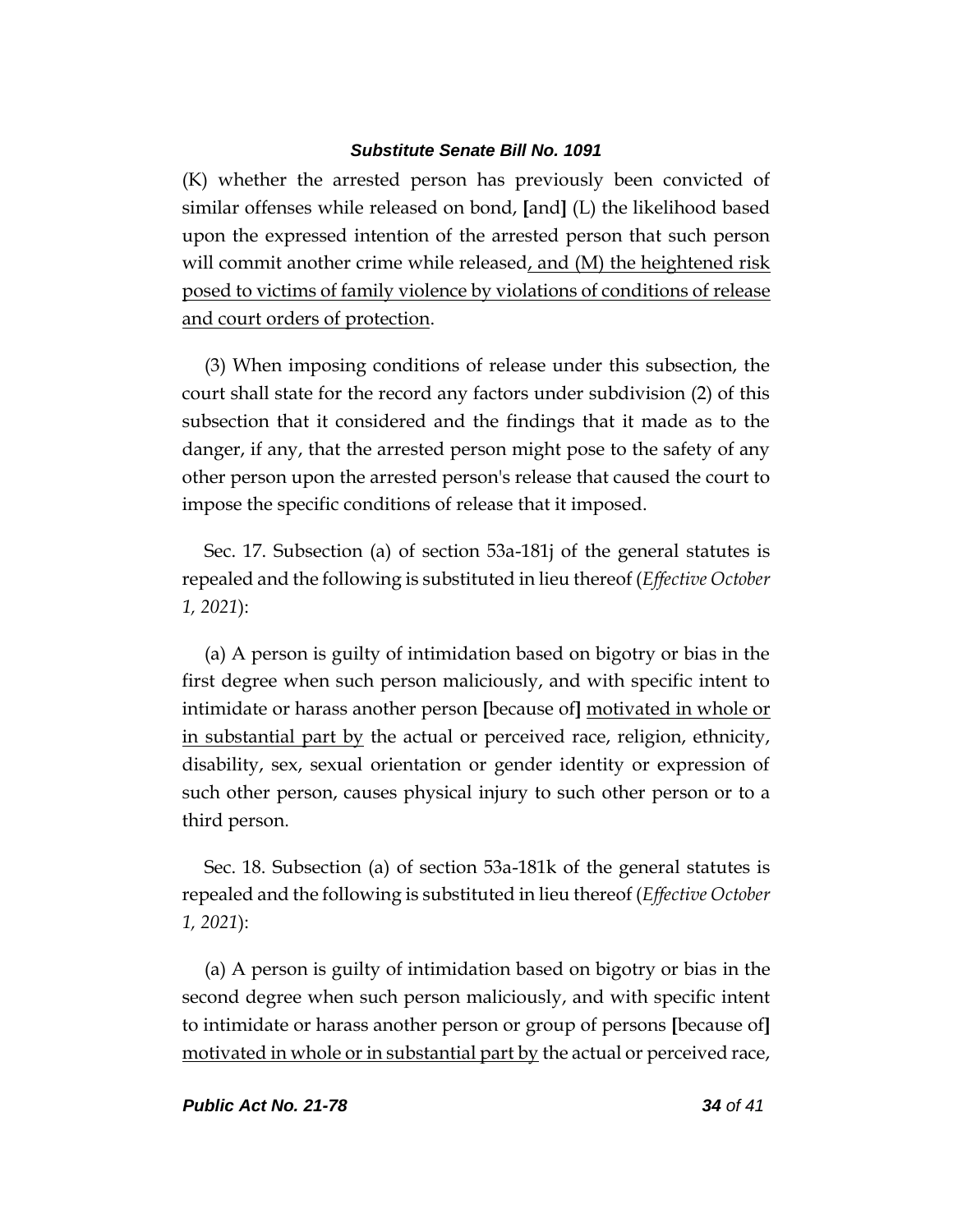religion, ethnicity, disability, sex, sexual orientation or gender identity or expression of such other person or group of persons, does any of the following: (1) Causes physical contact with such other person or group of persons, (2) damages, destroys or defaces any real or personal property of such other person or group of persons, or (3) threatens, by word or act, to do an act described in subdivision (1) or (2) of this subsection, if there is reasonable cause to believe that an act described in subdivision (1) or (2) of this subsection will occur.

Sec. 19. Subsection (a) of section 53a-181*l* of the general statutes is repealed and the following is substituted in lieu thereof (*Effective October 1, 2021*):

(a) A person is guilty of intimidation based on bigotry or bias in the third degree when such person, with specific intent to intimidate or harass another person or group of persons **[**because of**]** motivated in whole or in substantial part by the actual or perceived race, religion, ethnicity, disability, sex, sexual orientation or gender identity or expression of such other person or persons: (1) Damages, destroys or defaces any real or personal property, or (2) threatens, by word or act, to do an act described in subdivision (1) of this subsection or advocates or urges another person to do an act described in subdivision (1) of this subsection, if there is reasonable cause to believe that an act described in said subdivision will occur.

Sec. 20. (NEW) (*Effective October 1, 2021*) (a) Upon the request of a tenant, a landlord shall change the locks or permit the tenant to change the locks to a tenant's dwelling unit when: (1) The tenant is named as a protected person in (A) a protective or restraining order issued by a court of this state, including, but not limited to, an order issued pursuant to sections 46b-15, 46b-16a, 46b-38c, 53a-40e and 54-1k of the general statutes, as amended by this act, that is in effect at the time the tenant makes such request of the landlord, or (B) a foreign order of protection that has been registered in this state pursuant to section 46b-15a of the

*Public Act No. 21-78 35 of 41*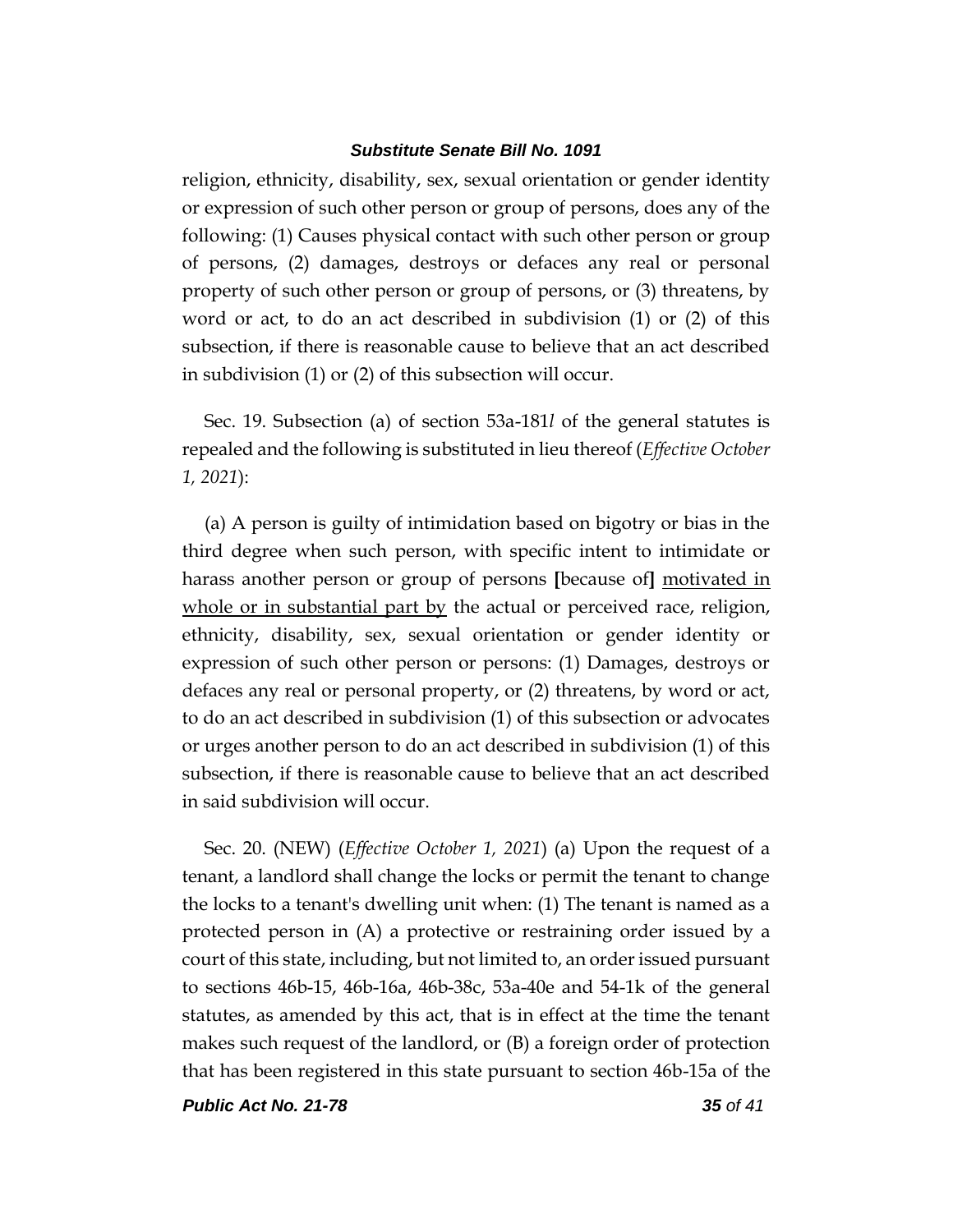general statutes, as amended by this act, that is in effect at the time the tenant makes such request of the landlord; (2) the protective order, restraining order or foreign order of protection requires the respondent or defendant to (A) stay away from the home of the tenant, or (B) stay a minimum distance away from the tenant; and (3) the tenant provides a copy of such protective order, restraining order or foreign order of protection to the landlord. A landlord who is required to change a tenant's locks or permit the tenant to change a tenant's locks under this subsection shall, not later than six hours after receipt of the request, inform the tenant whether the landlord will change the locks or permit the tenant to change the locks. If the landlord agrees to change the locks, the landlord shall do so not later than forty-eight hours after the date that the tenant makes such request.

(b) If a landlord has informed the tenant that the tenant is responsible for changing the locks, fails to change the locks, or fails to permit a tenant to change the locks within the timeframe prescribed under subsection (a) of this section, the tenant may proceed to change the locks. If a tenant changes the locks, the tenant shall ensure that the locks are changed in a workmanlike manner, utilizing locks of similar or improved quality as compared to the original locks. The landlord may replace a lock installed by or at the behest of a tenant if the locks installed were not of similar or improved quality or were not installed properly. If a tenant changes the locks to his or her dwelling unit under this subsection, the tenant shall provide a key to the new locks to the landlord not later than two business days after the date on which the locks were changed, except when good cause prevents the tenant from providing a key to the landlord within the prescribed time period.

(c) When a landlord changes the locks to a dwelling unit under subsection (a) or (b) of this section, the landlord (1) shall, if using a professional contractor or locksmith, be responsible for payment to such contractor or locksmith, (2) shall, at or prior to the time of changing such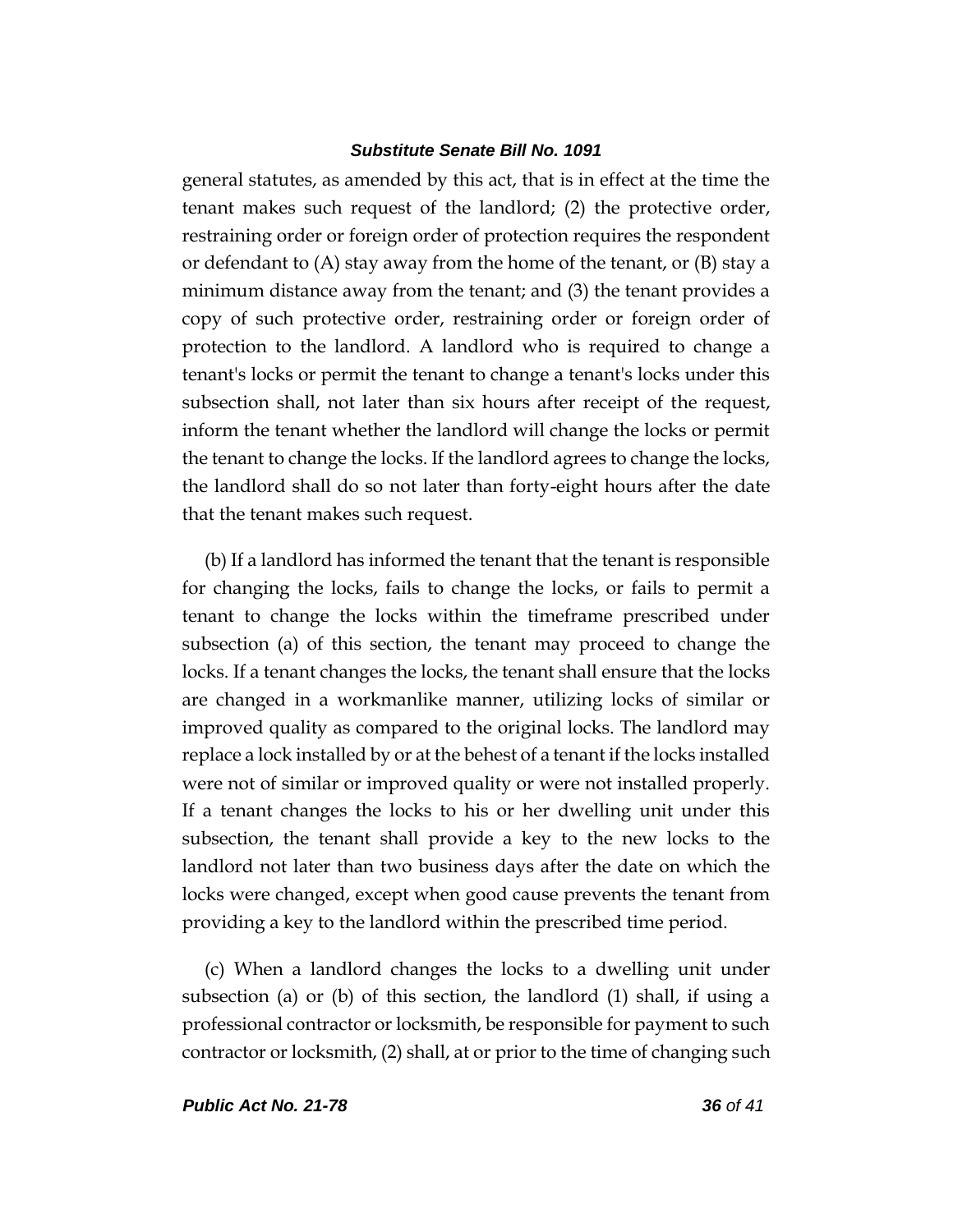locks, provide a key to the new locks to the tenant, and (3) may charge a fee to the tenant not exceeding the actual reasonable cost of changing the locks. If the tenant fails to pay the fee, such cost may be recouped by suit against the tenant or as a deduction from the security deposit when the tenant vacates the dwelling unit, but shall not be the basis for a summary process action under chapter 832 of the general statutes. For purposes of this subsection, "actual reasonable cost" means the cost of the lock mechanism, as well as the fee paid by the landlord for professional contractor or locksmith services.

(d) A landlord may reprogram a digital or electronic lock with a new entry code to comply with the provisions of this section.

(e) If a tenant residing in the dwelling unit is named as the respondent or defendant in an order described in subsection (a) of this section and under such order is required to stay away from the dwelling unit, the landlord shall not provide a key to such tenant for the new locks. Absent a court order permitting a tenant who is the respondent or defendant in such order to return to the dwelling unit to retrieve his or her possessions and personal effects, the landlord has no duty under the rental agreement or by law to allow such tenant access to the dwelling unit once the landlord has been provided with a court order requiring such tenant to stay away from the dwelling unit, and the landlord shall not permit such tenant to access the dwelling unit. Any tenant excluded from the dwelling unit under this section remains liable under the rental agreement with any other tenant of the dwelling unit for rent or damages to the dwelling unit.

(f) A landlord may not require a tenant who is named as a protected person under an order described in subsection (a) of this section to pay additional rent or an additional deposit or fee because of the exclusion of the tenant who is named as the respondent or defendant in such order.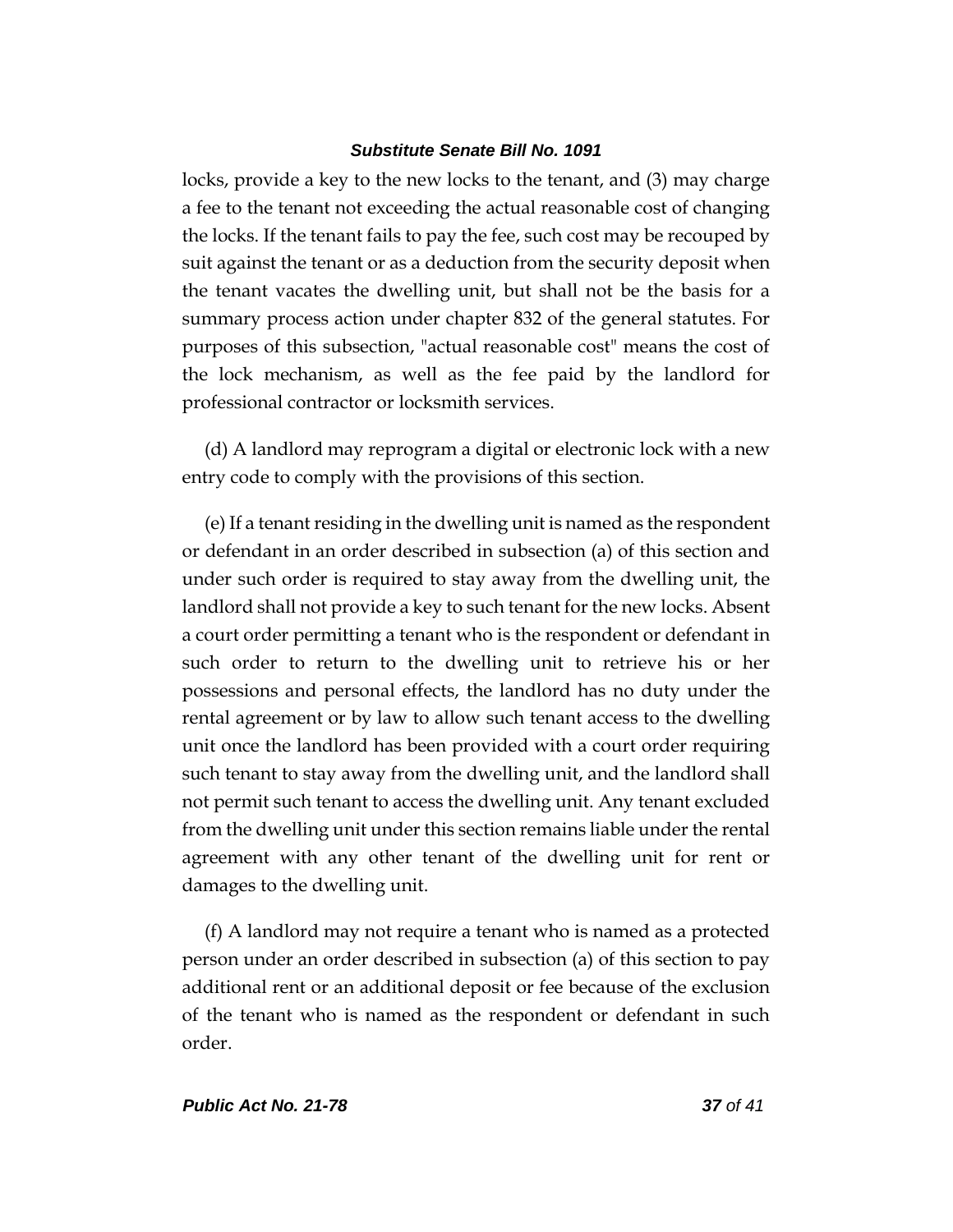(g) Any landlord or agent of such landlord who denies a tenant named as a respondent or defendant in an order described in subsection (a) of this section access to the dwelling unit pursuant to this section shall be immune from any civil liability arising from such denial, provided the landlord or agent complies with the provisions of this section and any applicable court order.

Sec. 21. Section 47a-1 of the general statutes is repealed and the following is substituted in lieu thereof (*Effective October 1, 2021*):

As used in this chapter and sections 47a-21, as amended by this act, 47a-23 to 47a-23c, inclusive, 47a-26a to 47a-26g, inclusive, 47a-35 to 47a-35b, inclusive, 47a-41a, 47a-43 and 47a-46 and section 20 of this act:

(a) "Action" includes recoupment, counterclaim, set-off, cause of action and any other proceeding in which rights are determined, including an action for possession.

(b) "Building and housing codes" include any law, ordinance or governmental regulation concerning fitness for habitation or the construction, maintenance, operation, occupancy, use or appearance of any premises or dwelling unit.

(c) "Dwelling unit" means any house or building, or portion thereof, which is occupied, is designed to be occupied, or is rented, leased or hired out to be occupied, as a home or residence of one or more persons.

(d) "Landlord" means the owner, lessor or sublessor of the dwelling unit, the building of which it is a part or the premises.

(e) "Owner" means one or more persons, jointly or severally, in whom is vested (1) all or part of the legal title to property, or (2) all or part of the beneficial ownership and a right to present use and enjoyment of the premises and includes a mortgagee in possession.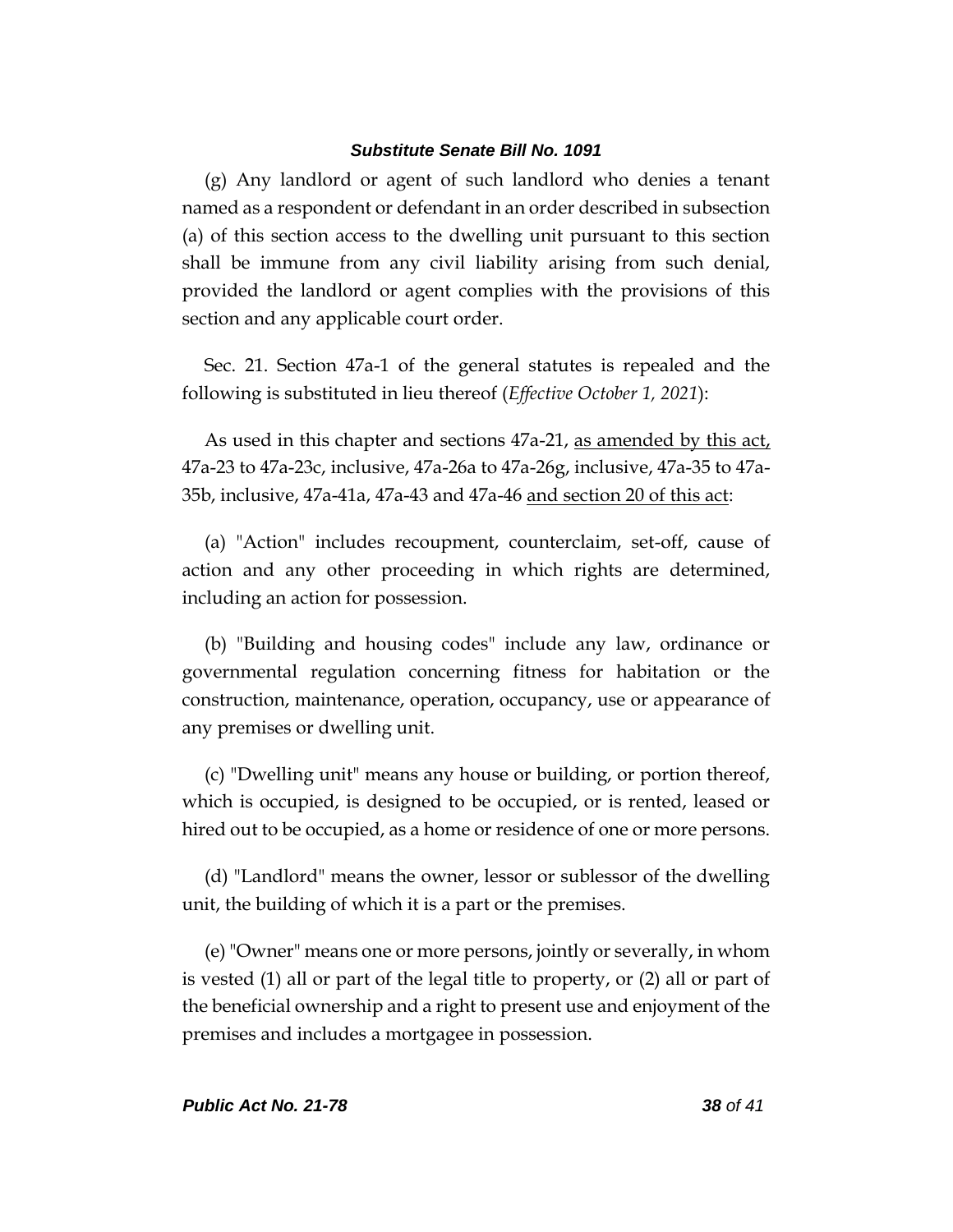(f) "Person" means an individual, corporation, limited liability company, the state or any political subdivision thereof, or agency, business trust, estate, trust, partnership or association, two or more persons having a joint or common interest, and any other legal or commercial entity.

(g) "Premises" means a dwelling unit and the structure of which it is a part and facilities and appurtenances therein and grounds, areas and facilities held out for the use of tenants generally or whose use is promised to the tenant.

(h) "Rent" means all periodic payments to be made to the landlord under the rental agreement.

(i) "Rental agreement" means all agreements, written or oral, and valid rules and regulations adopted under section 47a-9 or subsection (d) of section 21-70 embodying the terms and conditions concerning the use and occupancy of a dwelling unit or premises.

(j) "Roomer" means a person occupying a dwelling unit, which unit does not include a refrigerator, stove, kitchen sink, toilet and shower or bathtub and one or more of these facilities are used in common by other occupants in the structure.

(k) "Single-family residence" means a structure maintained and used as a single dwelling unit. Notwithstanding that a dwelling unit shares one or more walls with another dwelling unit or has a common parking facility, it is a single-family residence if it has direct access to a street or thoroughfare and does not share heating facilities, hot water equipment or any other essential facility or service with any other dwelling unit.

(l) "Tenant" means the lessee, sublessee or person entitled under a rental agreement to occupy a dwelling unit or premises to the exclusion of others or as is otherwise defined by law.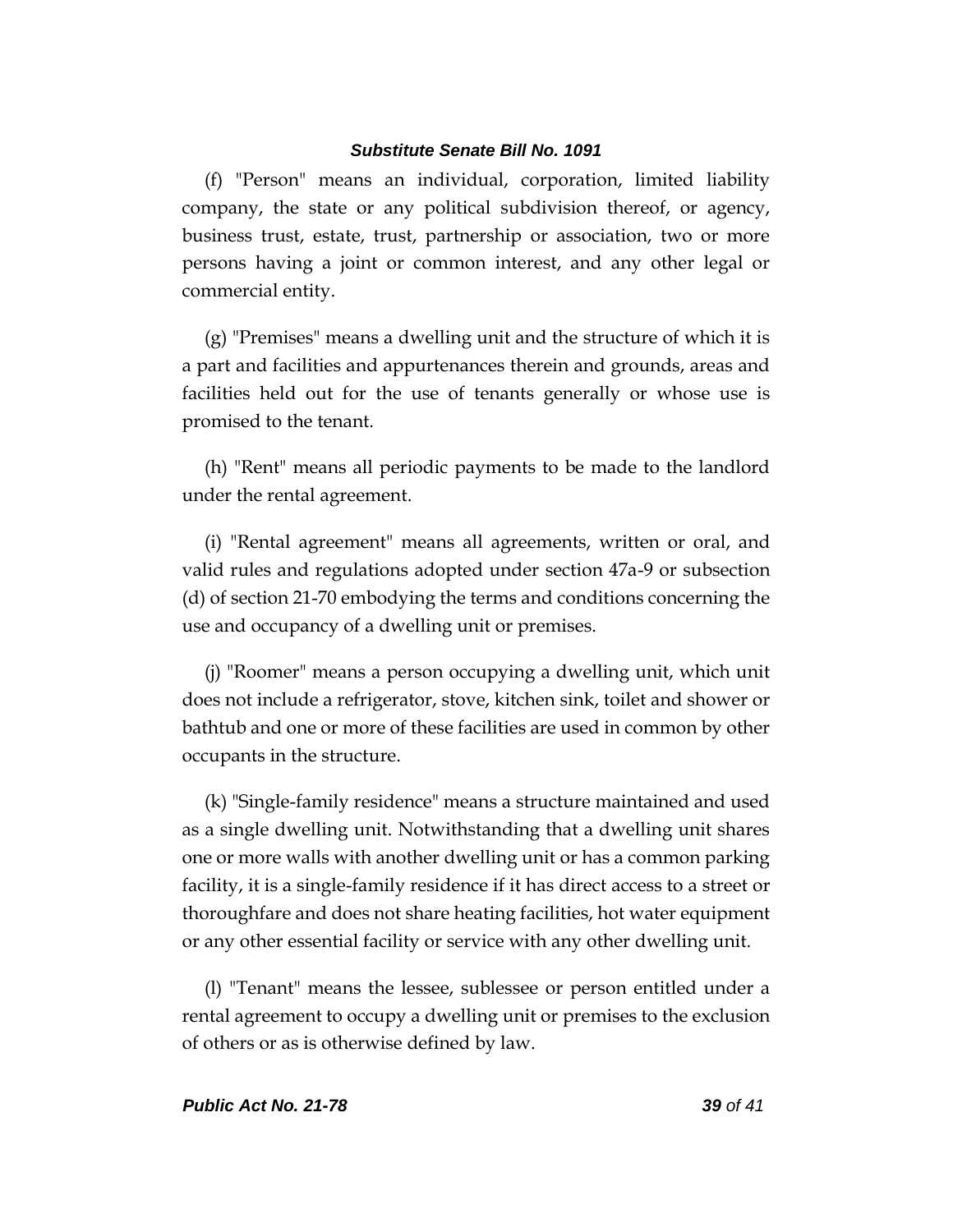(m) "Tenement house" means any house or building, or portion thereof, which is rented, leased or hired out to be occupied, or is arranged or designed to be occupied, or is occupied, as the home or residence of three or more families, living independently of each other, and doing their cooking upon the premises, and having a common right in the halls, stairways or yards.

Sec. 22. Subsection (a) of section 47a-21 of the general statutes is repealed and the following is substituted in lieu thereof (*Effective October 1, 2021*):

As used in this chapter:

(1) "Accrued interest" means the interest due on a security deposit as provided in subsection (i) of this section, compounded annually to the extent applicable.

(2) "Commissioner" means the Banking Commissioner.

(3) "Escrow account" means any account at a financial institution which is not subject to execution by the creditors of the escrow agent and includes a clients' funds account.

(4) "Escrow agent" means the person in whose name an escrow account is maintained.

(5) "Financial institution" means any state bank and trust company, national bank, savings bank, federal savings bank, savings and loan association, and federal savings and loan association that is located in this state.

(6) "Forwarding address" means the address to which a security deposit may be mailed for delivery to a former tenant.

(7) "Landlord" means any landlord of residential real property, and includes (A) any receiver; (B) any successor; and (C) any tenant who